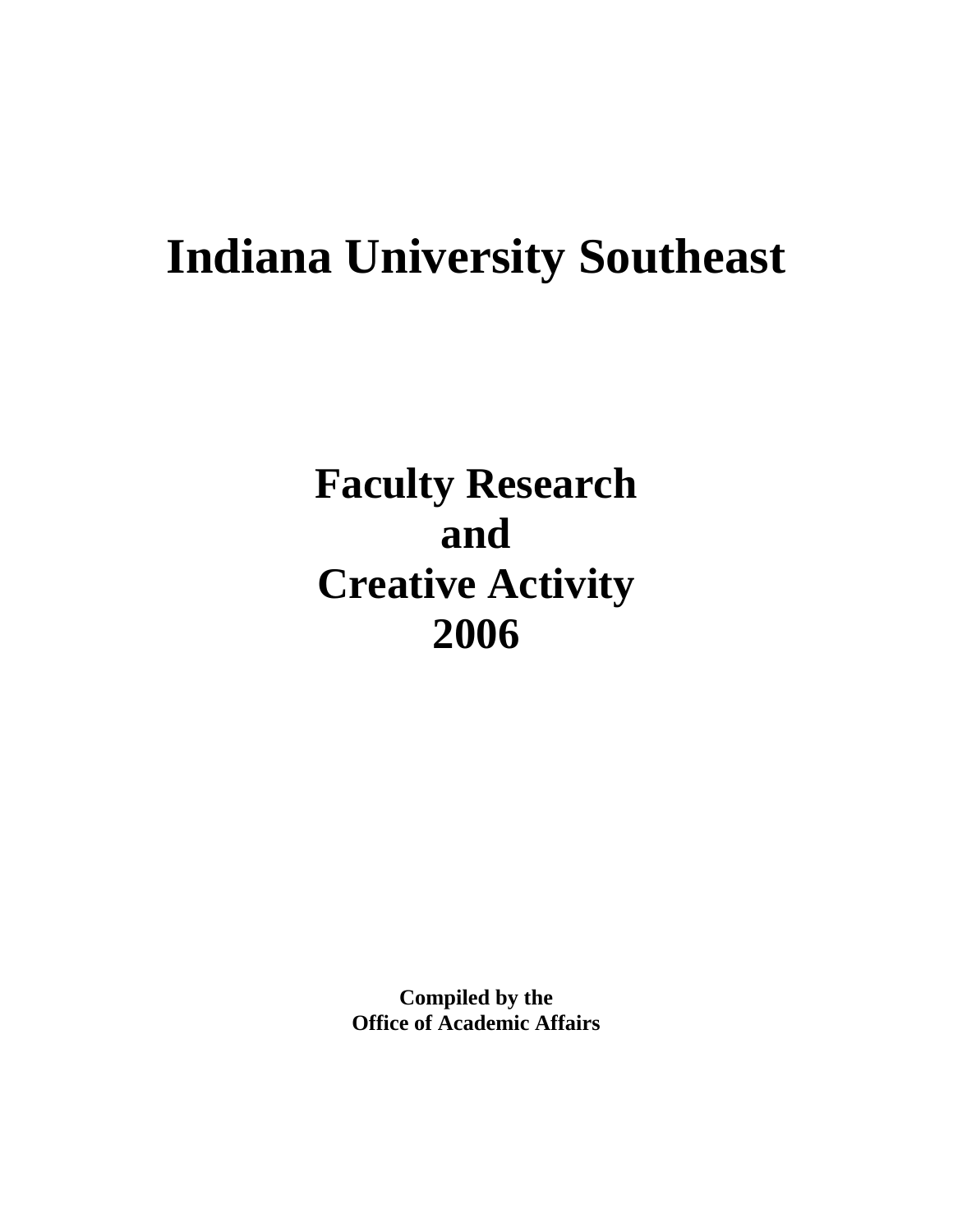## **ARTICLES**

Abernethy, Michael. Guest columnist, "Decoding Gay Icons: The Appeal of Judy, Babs and Madge is More Than High Camp and Melodrama," *Chicago Sun-Times*, December 17, 2006, p. B1.

Abernethy, Michael. E-zine column: "A Lot of Damn Emoting," www.popmatters.com/film/best2005/abernethy.shtml.

Abernethy, Michael. E-zine column: "Awards. Again.", www.popmatters.com/film/features/060316-awards.shtml.

Abernethy, Michael. E-zine column: "A Wild Game of King of the Hill," www.popmatters.com/sports/features/060417-skating.shtml.

Abernethy, Michael. E-zine column: "And I'm proud to be an American, Where at Least I Know... I'm a Second Class Citizen," www.popmatters.com/columns/abernethy/060622.shtml.

Abernethy, Michael. E-zine column: "Out Business/Our Business," www.popmatters.com/columns/abernethy/060724.shtml.

Abernethy, Michael. E-zine column: "Bi the Way," www.popmatters.com/columns/abernethy/060824.shtml.

Abernethy, Michael. E-zine column: "Do You Wanna Funk With Me?," www.popmatters.com/columns/abernethy/060919.shtml.

Abernethy, Michael. E-zine column: "Gay and Gray," www.popmatters.com/pm/columns/article/5703/gay-and-gray/.

Abernethy, Michael. E-zine column: "Gay Icons: Judy Who?," www.popmatters.com/pm/columns/article/7249/gay-icons-judy-who/.

Baker, Crump W. On contra-almost beta-continuous functions, *Kochi Journal of Mathematics*, 1(2006), 1-8.

Baker, Crump W. Theta-R-irresolute functions, *Acta-Ciencia Indicia,* 32(2006), 21-26.

Baker, Crump W. A note on almost contra-precontinuous functions (with Erdal Ekici), *International Journal of Mathematics and Mathematical Sciences*, 2006(2006). 1-8.

Barney, D.K. (2006). The Future of Farm Financial Reporting: A Delphi Study. *Ag Lender*,  $10(1)$ .

Barney, D.K., Wells, S.C., and Tschopp, D. (2006). Abstract Only. Complexity in U.S. GAAP. *Southeast American Accounting Association*.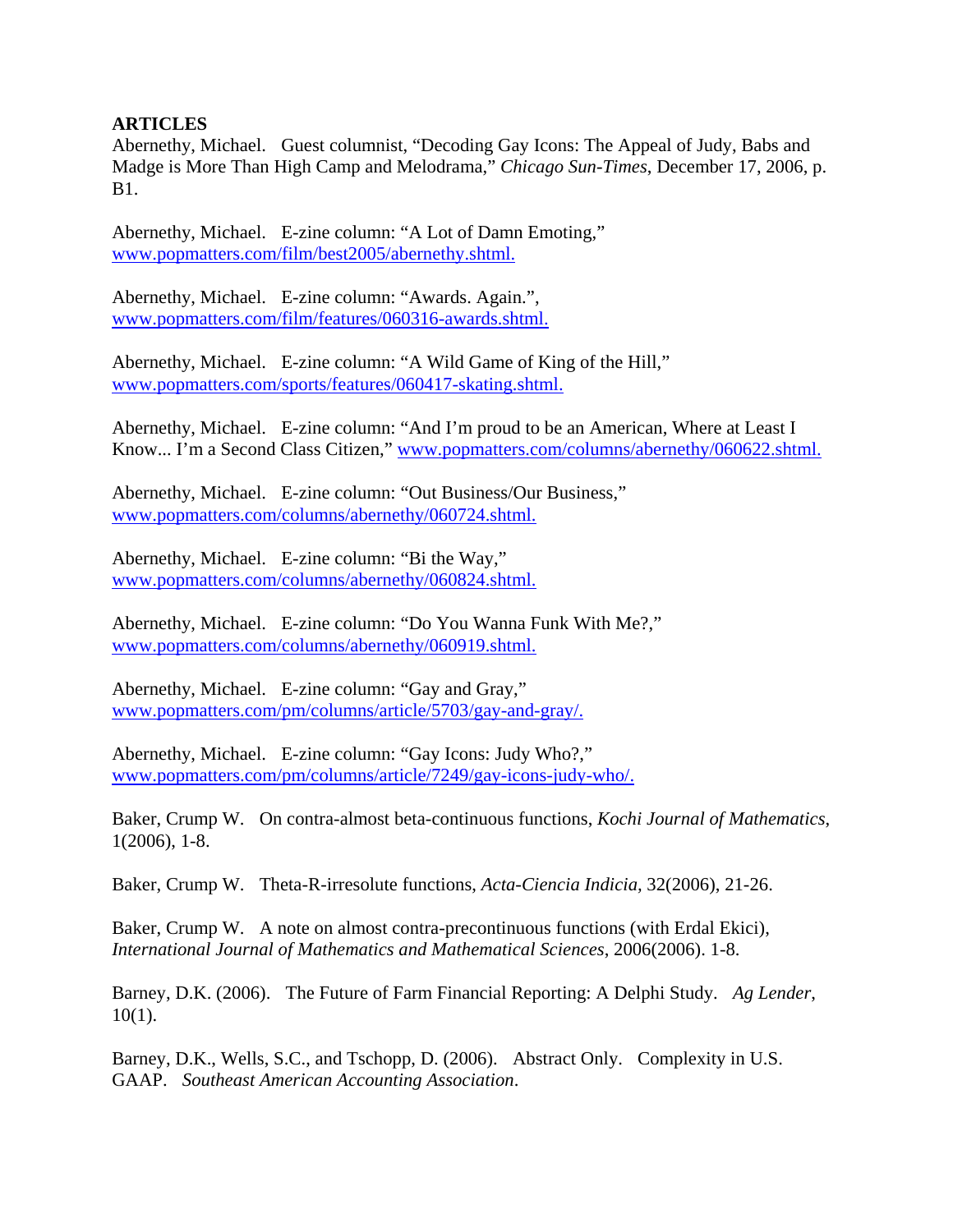Barney, D.K. and Fleischer, T. (2006). Abstract Only. Influence of Agriculture on our Individual Income Tax Laws. *Southeast American Accounting Association*.

Bowles, D.J. (2006). Active learning strategies.... not for the birds! *International Journal of Nursing Education Scholarship*. Vol. 3: No. 1, Article 22.

Camahalan, Faye Marsha G. (September 2006). Effects of self-regulated learning in mathematics achievement of selected Southeast Asian children. Journal of Instructional Psychology, 32, 3, 194-205.

Camahalan, Faye Marsha G. (June/July 2006). Learning the lessons of silence. The Teaching Professor, p. 2. WI: Magna Publications.

Camahalan, Faye Marsha G. (Summer 2006). Effects of metacognitive reading program on the reaching achievement and metacognitive strategies of students with cases of dyslexia. Reading Improvement: A Journal Devoted to the Teaching of Reading, 43, 2, 77-93.

Christiansen, L. and Wigley, K. "Turning a Service-Learning Project into an Opportunity for Civic Engagement," Quick Hits for Civic Engagement, 51-52, 2006.

Dahlgren, D. (2006). Assessing the impact of a first year seminar class. In Simmons, M. & Easley, A. (2006) Effective Freshman Seminar Strategies: Best Practices for Student Affairs. Extreme Entrepreneurship Education, New York. (P. 39, 47-48).

Dahlgren, D.J., Burger, T.D., & Macdonald, C.D. (2006). College Students and Gambling: An Examination of Gender Differences in Motivation for Participation, *College Student Journal*, Volume 40, 704-714.

Dufrene, U.B. (2006). Outlook 2007: New Albany. *Indiana Business Review, 81 (4)*.

Eplion, D.M., Masters, M., & Albright, R. (2006). What Do Partnerships Do: Evidence from the Federal Sector. **Industrial and Labor Relations Review, 59**, 367-85.

Eplion, D. and Rakich, J. (2006). "Using ETS Major Field Tests to Assess College Student Learning Outcomes" **Academic Business World International Conference Proceedings 2006.** (pp. 98-106). Nashville, TN.

Ernstberger, K.W., Maki, D., Winston, W., Kochanowski, P., Shafii-Mousavi, M., Lang, W.C., and Hodgson, T. (2006). On the Use of Client-Driven Projects in the Mathematics Classroom. *PRIMUS, 16 (4)*, 300-313.

Ernstberger, K.W. & Ross, A. (2006). Benchmarking the IT Productivity Paradox: Recent Evidence from the Manufacturing Sector. *Mathematical and Computer Modeling, 44*, 30-42.

Faulk, Dagney (2006). "Discussant comments on Harberger and Holtzblatt," in Alm, James, Martinez-Vazques, Jorge and Rider, Mark. The Challenges of Tax Reform in a Global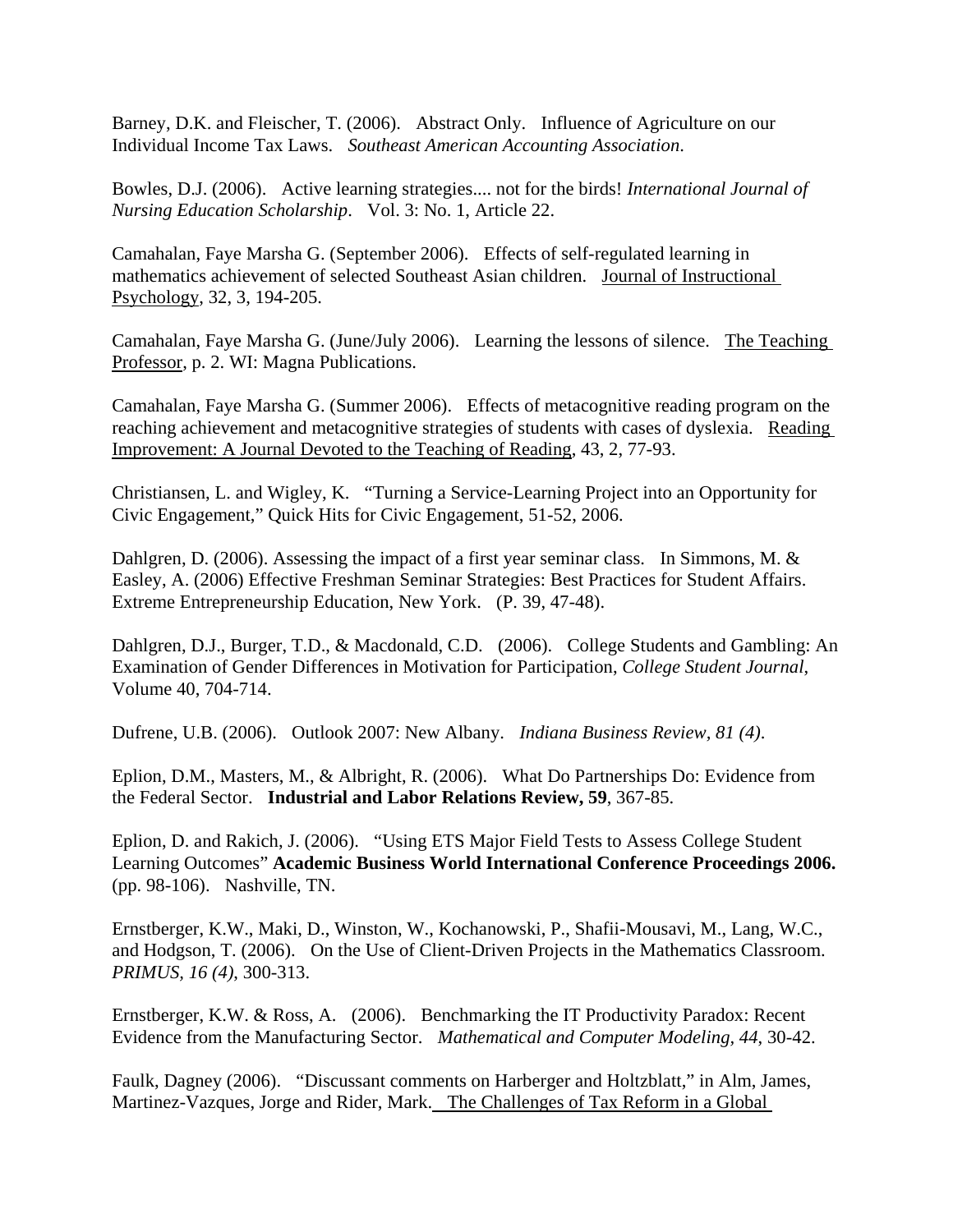Economy, 73-74.

Faulk, D.G. (2006). "The Process and Practice of Downtown Revitalization," *Review of Policy Research, 23.2* (March) 625-645.

Faulk, Dagney and Schansberg, Eric. (2006). "The Effects of City-County Consolidation: A Review of the Recent Academic Literature," Indiana Policy Review, Winter, 3-19.

Finkel, D., Reynolds, C.A., Pedersen, N.L., & Berg, S. (2006). Surprising lack of sex differences in normal cognitive aging in twins. *International Journal of Aging and Human Development*, 62, 335-357.

Free, K.W. What If? What Else? What Then? A Critical Thinking Game: Health Assessment Edition (5/2006).

Free, K.W., Morrison, S., and Newman, M. (2006). Do Progression and Remediation Policies Improve NCLEX-RN Pass Rates? Computers, Informatics, Nursing, 24, Supplement 3: 54S-56S.

Free, K.W. What If? What Else? What Then? A Critical Thinking Game: Critical Care Edition  $(2/2006)$ .

Ghiaiac, S., McIntyre, E., Kyle, D.W., & Sutherland, M. (2006). Conflicts and challenges of educators, students, and families education goals. Journal of Urban Teaching, Learning, and Research, 1-17.

Gugin, Linda. "Indiana's Chief Executives," in Traces, Fall Issue 2006.

Hall, Bryan W. 'A Reconstruction of Kant's Ether Deduction in *Ubergang* 11,' *British Journal for the History of Philosophy*, 14(4), 2006, pp. 719-746.

Hare, Sara and Robert C. Lennartz. "Using 'The Simpsons' to Illustrate Family-Work Concepts." *Teaching Work and Family: Strategies, Activities, and Syllabi*. Edited by Stephen Sweet and Marcie Pitt-Catsouphes. Washington, DC: American Sociological Association.

Hare, Sara. "But What Do Battered Women Want?: Victims' Opinions on Prosecution." *Violence and Victims*. Vol. 21(5): 611-628.

Harris, K.J. & Kacmar, K.M. (2006). Too Much of a Good Thing? The Curvilinear Effect of Leader-Member Exchange on Stress*. Journal of Social Psychology, 146 (1)*, 65-84.

Harris, K.J., Kacmar, K.M. & Carlson, D.S. (2006). An Examination of Temporal Variables and Relationship Quality on Promotability Ratings. *Group and Organization Management, 31 (6)*, 677-699.

He, Y. & Wu, C. (2006). Is stock price rounded for economic reasons in the Chinese markets?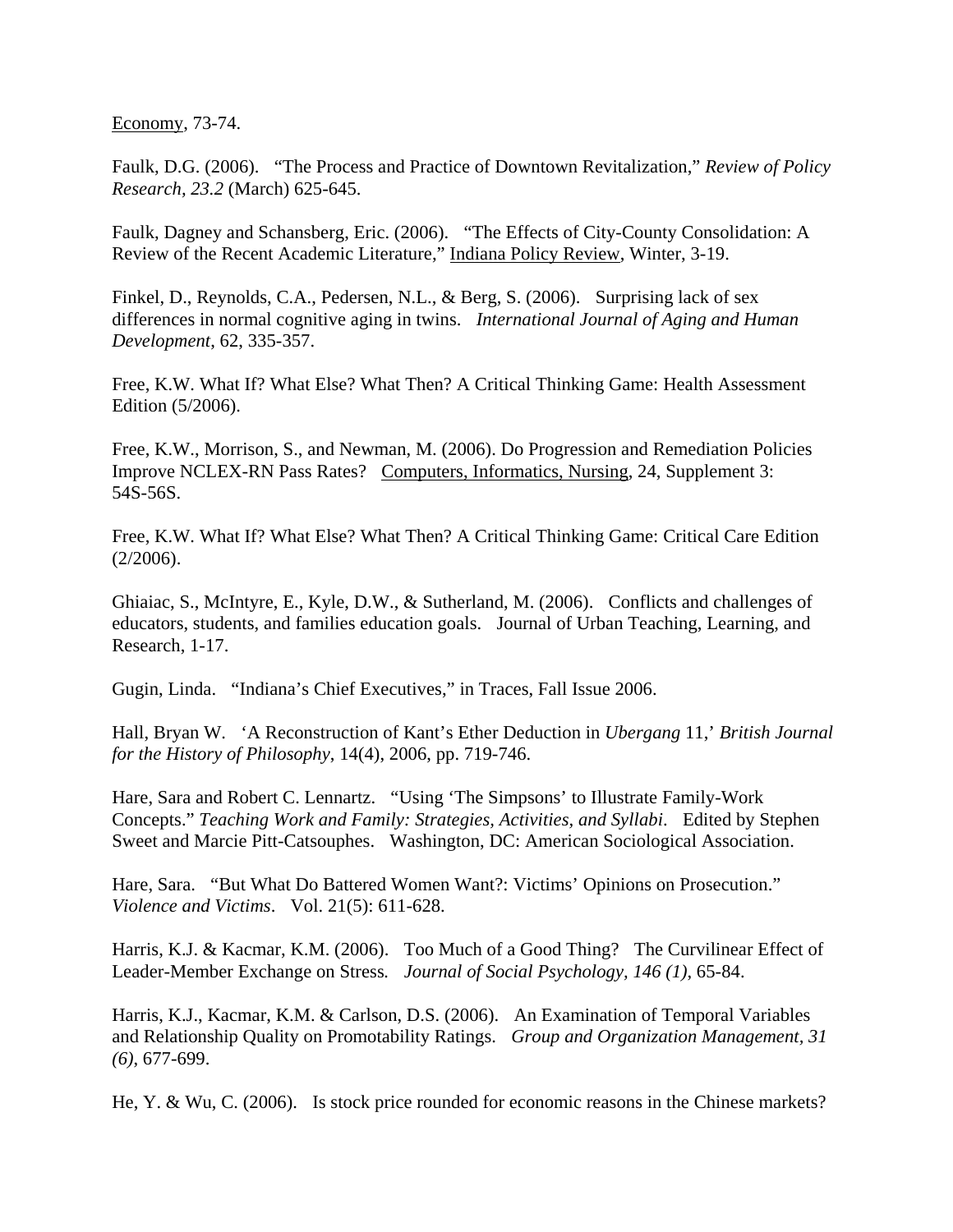*Global Finance Journal* 17, 119-135.

Hollenbeck, J.E. *"Making Interdisciplinary Courses Work with Constructivism and Science, Technology and Society (STS)"*, The College Quarterly, Spring 2006 Vl. 9 No. 2 Seneca College, Ontario, Canada.

Hollenbeck, J.E., Fleetwood, J.K., Murphy, J.L., Thorsness, C.L., Von Dissen, C., Stephenson, P. and Seals, R. *Integrating the Indiana Academic Standards for Science, Mathematics, Social Studies and Language Arts with the American Dust Bowl*, Hoosier Science Teacher. Spring 2006.

Hollenbeck, James. *Constructivist Methodology as a Base for Successful Formation of the Attitudes, Perceptions, and Philosophies of New Teachers.* 'Preparing Teachers for a Changing Context' - an international conference. Institute of Education, University of London and Beijing Normal University, Longon, UK - 3-6 May 2006.

Hollenbeck, James. *The Avian Influenza Connection to the 1918 Influenza Pandemic*. The Proceedings of the 40<sup>th</sup> International Congress on Science, Medicine and Health. Budapest, Hungary. August 29, 2006.

Hollingsworth, J.H., Weide, B.W. "Some Preliminary Rules of Engagement for Java", *Proceedings of the Resolve Workshop 2006*, Blacksburg, VA, March 2006.

Hollingsworth, J., Bucci, P., Heym, W., Long, T., Weide, B. "An Infrastructure to Study and Address Students' Difficulties with Pointers", *Proceedings of the Resolve Workshop 2006*, Blacksburg, VA, March 2006.

Hunt, R.E., Joyce, A.L., Vinson, S.B., Bernal, J.S. 2006. On Different Wave Lengths: Courtship Acoustics of the *Cotesia Flavies* Complex. July 26, 2006. Proceedings of the 5th California Conference on Biological Control, Riverside, California. July 25-27, 2006. Pp. 160-163.

Jamski, William D. "The Mathematics of Point(s) After Touchdown," Mathematics Teacher, Volume 100, Number 4 (November 2006), p. 234.

Jamski, William D. "Do Clouds Have Weight?" Mathematics Teacher, Volume 100, Number 3 (October 2006), pp. 203, 204.

Jamski, William D. "Calendar Comment," Mathematics Teacher, Volume 99, Number 8 (April 2006), p. 531.

Jamski, William D. "Figuring Yardage," (also presented as "Golfing in Europe," www.mathmaniac.com/teachers/lessonplans/problemsolving/figuringyardage.html. ) NCTM Middle School Weekly Problem website from a problem taken from May 2003 Mathematics Teaching in the Middle School; "Nautical Signal Flags," taken from May 2001 MTMS at the same website.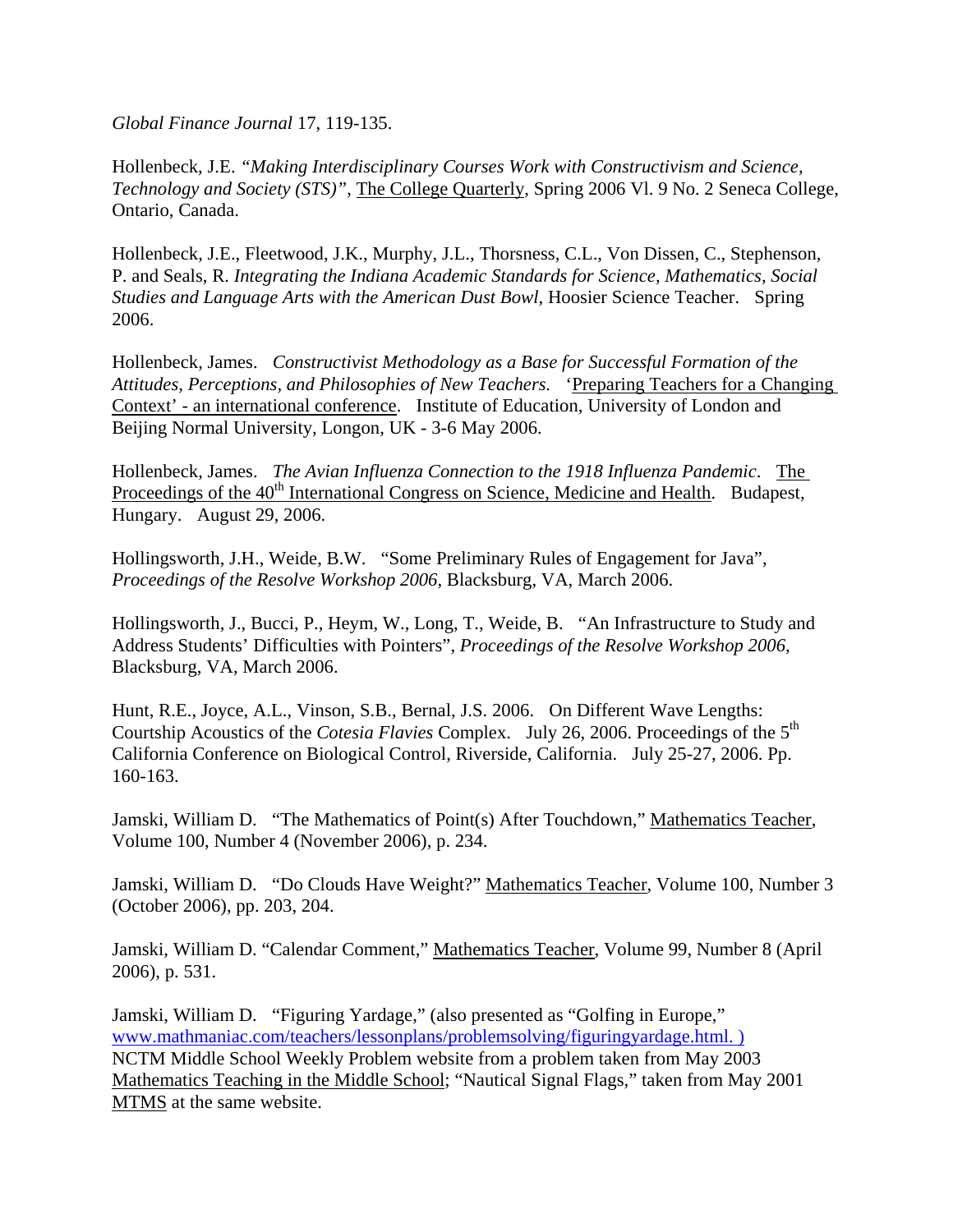Jamski, William D. "Count on It," Mathematics Teacher, Volume 100, Number 2 (September 2006), pp. 90-91.

Jones, Brian H. "Passion and Process," Contemporary Impressions, Vol. 14, #2, (Fall 06), pp. 26-29.

King, G. (2006). Image restoration: An examination of the response strategies employed by Brown and Williamson after allegations of wrongdoing. Public Relations Review, 32 (2), 131-136.

Little, Eldon with Stan Madden, Robert Pitts, and John Tanner. "Building Nonprofit Communities: A Customer Relationship Management Life-Cycle Approach". Special Session Society for Marketing Advances 2006 Conference, Nov. 1-4, 2006, Nashville, Tennessee, Abstract Proceedings.

Little, Eldon, Wadsworth, Frank, Wheat, Jerry and Swartz, Brenda. "An Investigation of Selected Dimensions of Retail Store Images: Bricks and Morter versus Online". Journal of Business and Economics Research, Vol. 4, No. 8, August 2006, pp. 19-29.

Long, B. (2006). Restorative Justice and Gang Crime. In "Gangs and Society," Louis Kontos (Ed).

Long, B. (2006). Gang wannabes: Characteristics, causes and potential for deterrence. In "Gangs and Society," Louis Kontos (Ed).

Long, B. (2006). A content assessment of United States prison-based AIDS education programs, 1995-2005. Corrections Compendium, vol. 31, no. 5, p. 35-43.

Long, B. (2006). Police executives in Indiana: A descriptive study of attitudes, perceptions and stressors. Internet Journal of Criminology. Summer, Article no. 1, 1-26.

Maki, D., Winston, W., Shafii-Mousavi, M. Kochanowski, P., Lang, C., Ernstberger, K. and Hodgson, T. *On the use of client-driven projects in the mathematics classroom*, PRIMUS, 16 (2006), 300-313.

Mason, Glenn M., 2006. Fractional Differentiation of Silicate Minerals during Oil Shale Processing: A Tool for the Prediction of Retort Temperatures, in Program and Abstracts of the 26<sup>th</sup> Oil Shale Symposium, Colorado School of Mines, Golden, Colorado, p. 19.

McIlvoy, L., Hinkle, J., Fowler, S, and Bell, S. (2006) Best practices: DVT prevention. Synapse, 33 (5), 3.

McIlvoy, L., Hinkle, J., Fowler, S, and Bell, S. (2006) Best practices: Secondary stroke prevention. Synapse, 33 (3), 3.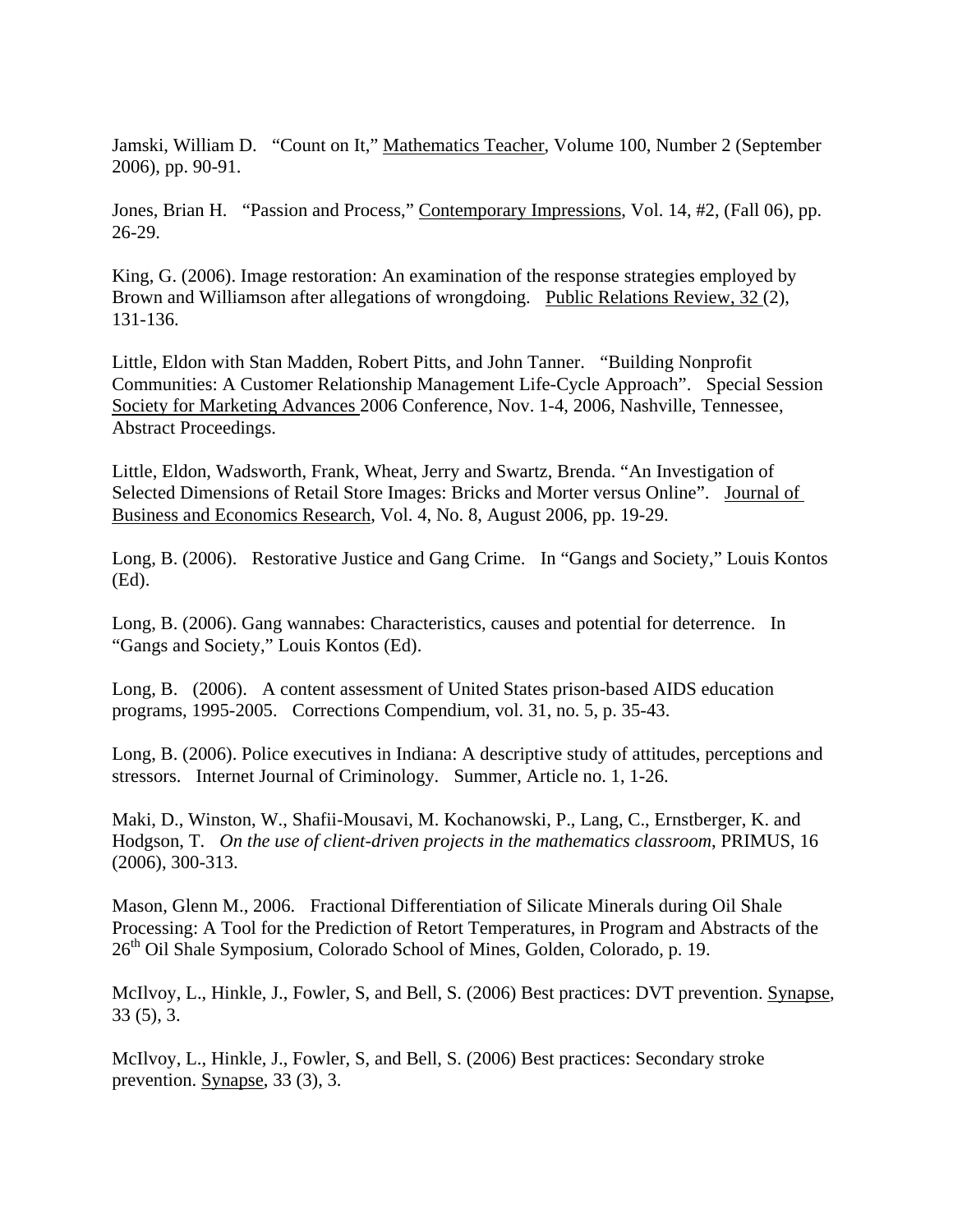Morgan, R.K. & Morgan, D.L. (2006). Writing in Psychology. In W.F. Buskist and S. Davis (Eds.) *The Handbook of the Teaching of Psychology*. Blackwell Publishing.

Pinkston, Gary. *Revealing Knowledge in the New Digital Library*, SITE Conference Proceedings and CD-Rom, March 2006.

Pinkston, Gary. *House of Clay Tablets: now digitally delivered to a library near you*, Kentucky English Bulletin, Winter Spring 2006.

Pittman, P. And Barney, D.K. (2006). Abstract Only. Who's Responsible for the Learning Process in Higher Education. *American Accounting Association*.

Pittman, Paul and Doug Barney. *"Who's Responsible for the Learning Process in Higher Education?"* The Journal of Learning in Higher Education, Volume 2, Issue 1, Spring 2006.

Pittman, Paul and J. Brian Atwater. "Facilitating Systemic Thinking in Business Classes", *The Decision Sciences Journal of Innovative Education*, Volume 4, Number 2, July 2006.

Pooser, Charles L. "Middle French Narrative Tenses Revisited Once Again." *Neophilologus*, April 2006.

Salas, Angela M. Introduction to Barnes & Noble's Omnibus Edition of the works of Edith Wharton. September, 2006.

Salas, Angela M. "*Talking Dirty to the Gods* and the Infinitude of Language: Or Mr. Komunyakaa's Cabinet of Wonder." Special Komunyakaa issue of Callaloo.

Salas, Angela M. Introduction to Barnes & Noble's reissue of Willa Cather's *One of Ours*. February, 2006.

Stallard, Donna L. Jones, Brian H. "Passion and Process", Comtemporary Impressions, Vol. 14 #2, Fall 2006, pg. 28 & back cover.

Stallard, Donna L. Harris, Javica. "The Fine Print," Velocity, Nov. 14-18, 2006, pg. 33.

Stallard, Donna L. Salings, Nancy & Ryan Heacock. "Making an Impression," Angelo Kentuckiana's Art Magazine, Spring 2006, Vol. 3, No. 5, front cover and p. 8.

Sung, Chang Oan, Jaebong Lee and Misook Choi. "A Modeling Technique Applying an Object-Oriented Petri net for Embedded System", 2006 IEEE International Conference on Hybrid Information Technology, Cheju Island, Korea (November 2006), p. 642-645.

Sung, Chang Oan, Heejune Ahn and Hyukjun Oh. "Toward Reliable OSGi Framework and Applications", 2006 ACM Symposium on Applied Computing, Dijon, Franc (April 2006), p. 1456-1461.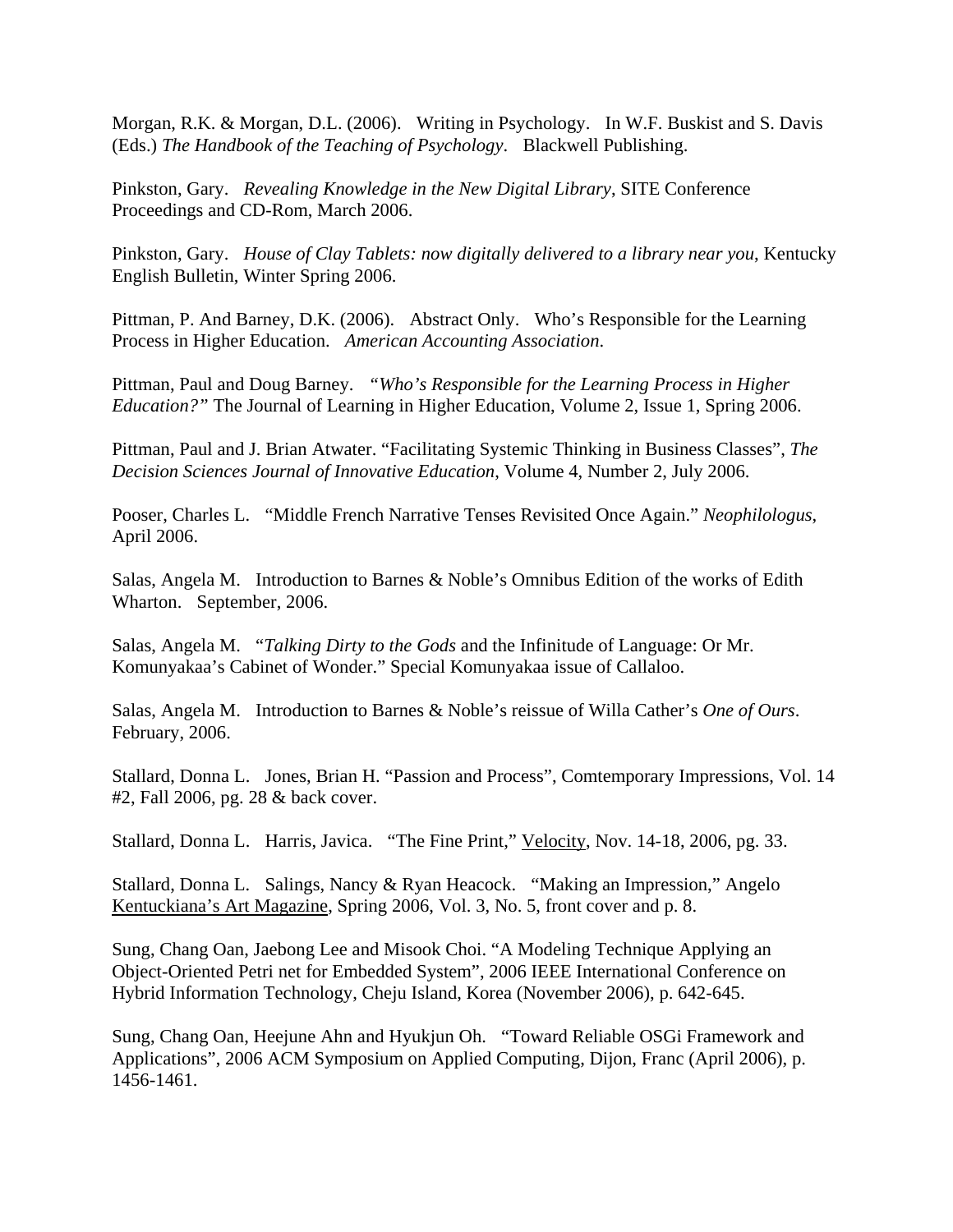Sweigart, W. (2006). "Sexual Orientation as One Component of Multiculturalism." In M. Zimmerman (Ed.). Growing Through Our Past Into the Future: Journeys of Educators on the Path to Cultural Competence (pp. 60-64). Indianapolis, IN: IUPUI.

Taylor, D.W., H. Li, J. Dahl, F.J. Fago, D. Zinniker, J.M. Moldowan. 2006. Biogeochemical evidence for the presence of the angiosperm molecular fossil oleanane in Paleozoic and Mesozoic nonangiospermous fossils. Paleobiology 32: 179-190.

Wadsworth, F.H., Haines, D., Paynter, J. Terry, A., & Tunnanen, M. (2006). "Comparison of Finnish, American and New Zealand Franchisee Satisfaction," (2006). *International Business and Economics Journal*, 5 (6).

Wadsworth, F.H. (2006). Management Skills and Techniquest for Highly Effective Organizations. *1 st Annual China Global Franchise Summit*.

Wert, Joseph L. Chapter on Indiana Governor Harold Handley, included in The Governors of Indiana (2006). Linda Gugin and Jim St. Clair, eds. Indianapolis: Indiana Historical Society Press.

Whitesell, Marilyn C. Art discussed in publication: *Angelo: Kentuckiana's Art Magazine*, Vol. 3/Number 6, Fall 2006. Article: *The Nature of Things*, Judy Cato.

Whitesell, Marilyn C. Art discussed in publication: Contemporary Impressions: *The Journal of the American Print Alliance*, Vol. 14/#2. 2006. Article: *Passion and Process*, Brian Jones.

Wong, A.S., Carducci, B.J., & White, A.J. (2006). Asset dispositional effect: The impact of price patterns and selected personal characteristics. *Journal of Asset Management*, 7, 291-300.

Zorn, Christa. "The Handling of Words: Reader Response Victorian Style." Vernon Lee: Decadence, Ethics, Aesthetics. Eds. Patricia Pulham & Catherine Maxwell. New York: Palgrave/Macmillan, 2006.

Zorn, Christa. "Vernon Lee: the Cosmopolitan Intellectual During World War I." Vernon Lee e Firenze settant' anni Copo: Atti del convegno internazionale di studi Firenze 26-27-28 maggio 2005. Eds. Serena Cenni and Eliza Bizzotto. Consiglio Firenze: Regionale della Toscana, 2006: 255-69.

# **BOOKS**

Atkins, P.W., Trapp, C.A., Cady, M.P., Giunta, C. *Students Solution Manual to Accompany Atkins' Physical Chemistry 8th ed.*, Oxford University Press and W.H. Freeman Publ. (2006) 547 pages.

Atkins, P.W., Trapp, C.A., Cady, M.P., Giunta, C. *Instructors Solution Manual to Accompany Atkins' Physical Chemistry 7th ed.*, Oxford University Press and W.H. Freeman Publ. (2006) 500 pages.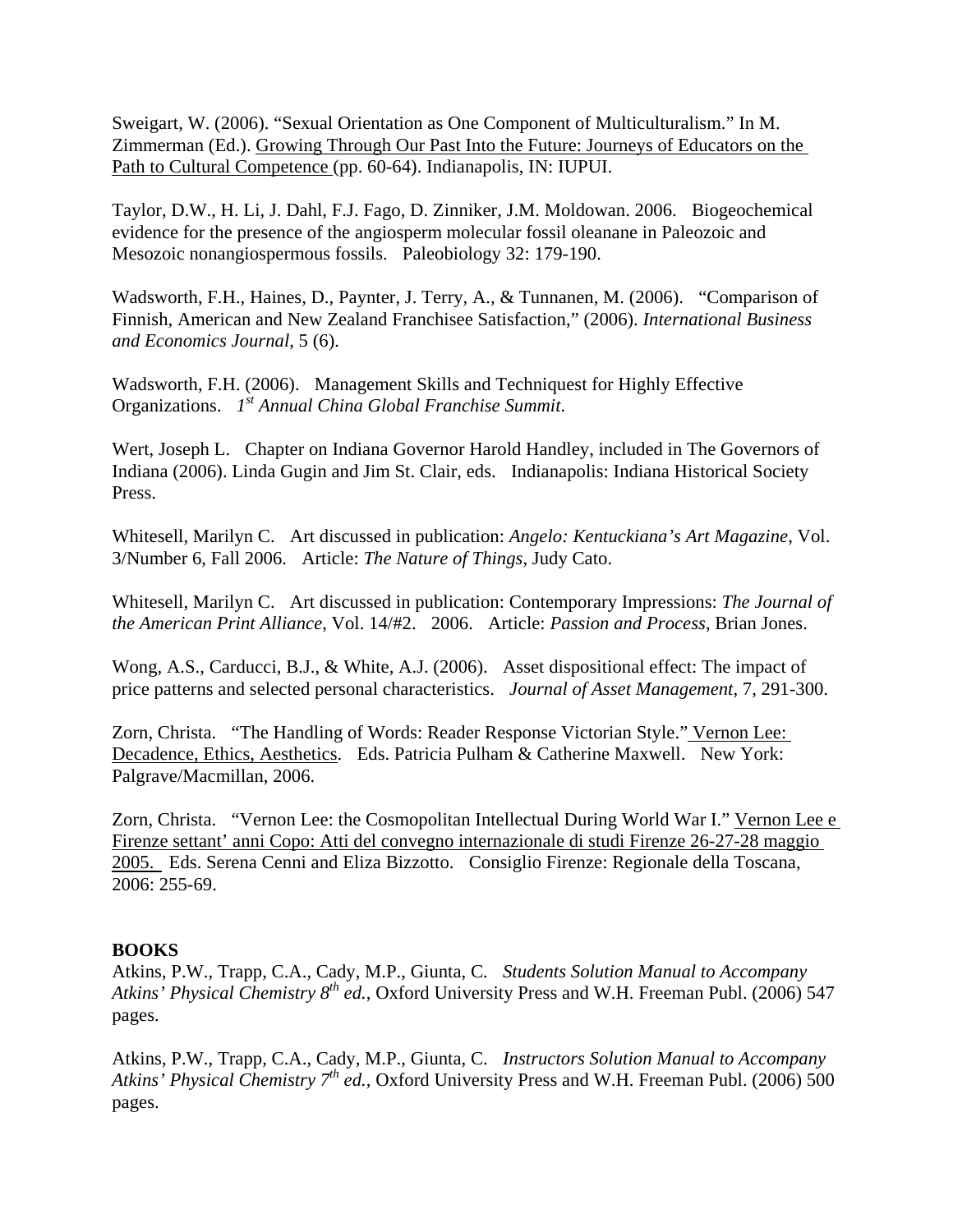Carducci, B.J. & Fields, T.H. (2006). *The shyness workbook for teens*. Champaign, IL: Research Press.

Gugin, Linda and St. Clair, James. *The Governor's of Indiana*, published in August 2006 by the Indiana Historical Society Press.

Morgan, R.K. (2006). *Case Studies in Child and Adolescent Psychopathology*. Upper Saddle River, New Jersey: Prentice Hall. Chinese translation.

Morgan, R.K. (2006). *Abnormal Psychology Instructor's Manual*. Allyn & Bacon.

## **MEDIA MATERIALS**

Herdoiza-Estevez, Magdalena. "Summer in Ecuador" Web page, published on the SOE Website (regularly updated).

Herdoiza-Estevez, Magdalena. *Ecuadorian Community in Louisville*. WFPL Interview as part of the "Louisville Diasporas". (September).

#### **PAPERS PRESENTED**

Allen, Anne E. Transforming Samoan Space into Place: Dance and the Construction of Community: *International Conference on the Arts in Society*. Edinburgh, Scotland, August 2006.

Alse, J.A. & Srinivasan, A. (2006, October). *Socio-Economic and Environmental Perception of Foreign Direct Investment in India: A Survey*. Presented at Missouri Valley Economic Association, Minneapolis, Minnesota.

Alse, J.A. & Srinivasan, A. (2006, April). *Perception of Foreign Direct Investment in India: A Survey*. Presented at Southwest Economic Association, San Antonio, Texas.

Babione, C. (2006). *A study of P-12 practitioner attitudes on teaching state-mandated student standards*. Presented at ATE 2006 National Summer Conference. Philadelphia, PA.

Babione, C., Atkins, R., Anderkin, K., Nowling, L. (2006). *Teacher forum*. ATE-I/IACTE Fall Conference. Nashville, IN. (By invitation).

Badia, Mindy S. "Between the Piano and the Concerto: Mediating Agency in Maria de Zayas y Sotomayor's *La traicion en la amistad*." Presented in October 2006 at the joint AEEA (Associacion de Escritoras de Espana y las Americas)/AHCT Conference, Georgetown University.

Badia, Mindy S. "Teaching, Learning and *La dama boba*." Presented in March 2006 at the annual meeting of the Association for Hispanic Classical Theater, El Paso, TX.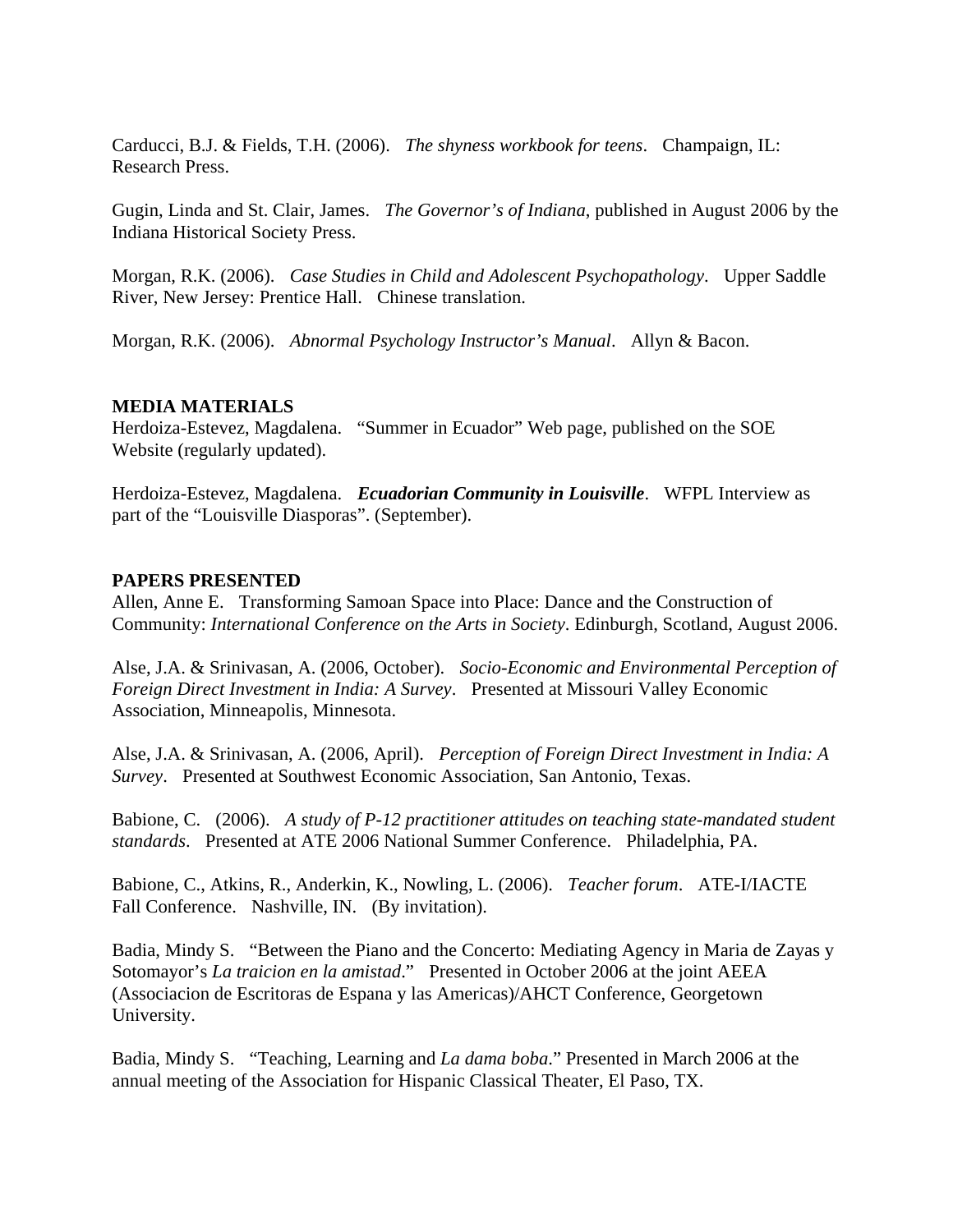Badia, Mindy S. "Adaptation and the Abject in a Recent Staging of Pedro Calderon de la Barca's *El gran mercado del mundo*." Presented in April 2006 at the University of Kentucky's Foreign Language Conference, Lexington, KY.

Bailey, Kevin Sue. February 17, 2006, "IUS Writing Project: Site Panorama," Indiana Writing Network State Conference, Indianapolis, IN.

Bailey, Kevin Sue. February 18, 2006, "Skillful Presentations," Indiana Writing Network State Conference, Indianapolis, Indiana.

Bailey, Kevin Sue. October 6, 2006, "The National Writing Project: Information Session," Indiana Teachers of Writing Fall Conference, Indianapolis, Indiana.

Bailey, Kevin Sue. November 15, 2006, "Getting Started with Writer's Workshop," National Conference of Teachers of English Annual Conference, Nashville, Tennessee.

Bailey, Kevin Sue. December 5, 2006, "Extremem Coaching: They Held Me to It," National Staff Development Annual Conference, Nashville, Tennessee.

Bailey, Kevin Sue. August 7, 2006, "Writing Across the Curriculum," Indiana Writing Summit, Indianapolis, Indiana.

Bailey, Kevin Sue. May 3, 2006, "Improving Writing Through technology in Scott, District 1," Indianapolis, Indiana.

Baker, Claude D. 2006. Posters on the Hill, Student Directed West Nile Virus Studies Leads to New Discoveries and Community Goodwill in Southern Indiana. Steven P. Moberly. April 2006, Washington, DC. Indiana Winner.

Baker, Claude D. 2006. National Conference on Undergraduate Research, Presentation. West Nile Virus Monitoring by Students in Southern Indiana Leads to New Discoveries and Community Goodwill. April 6, 2006.

Baker, Claude D. 2006, Master Naturalist Workshop. Freshwater Biology. Past of Purdue Univeristy Mater Naturalist Program 2006. West Nile Monitoring by Students in Southern Indiana Leads to New Discoveries and Community Goodwill.

Barney, D.K., Wells, S.C., and Tschopp, D. (2006). *Complexity in U.S. GAAP*. Presented at Southeast American Accounting Association, Knoxville, TN.

Barney, D.K. and Fleischer, T. (2006). *Influence of Agriculture on our Individual Income Tax Laws*. Presented at Southeast American Accounting Association, Knoxville, TN.

Barney, D.K. (2006, August). *Enhancing Student Interview Skills*. Presented at American Accounting Association. Washington, DC.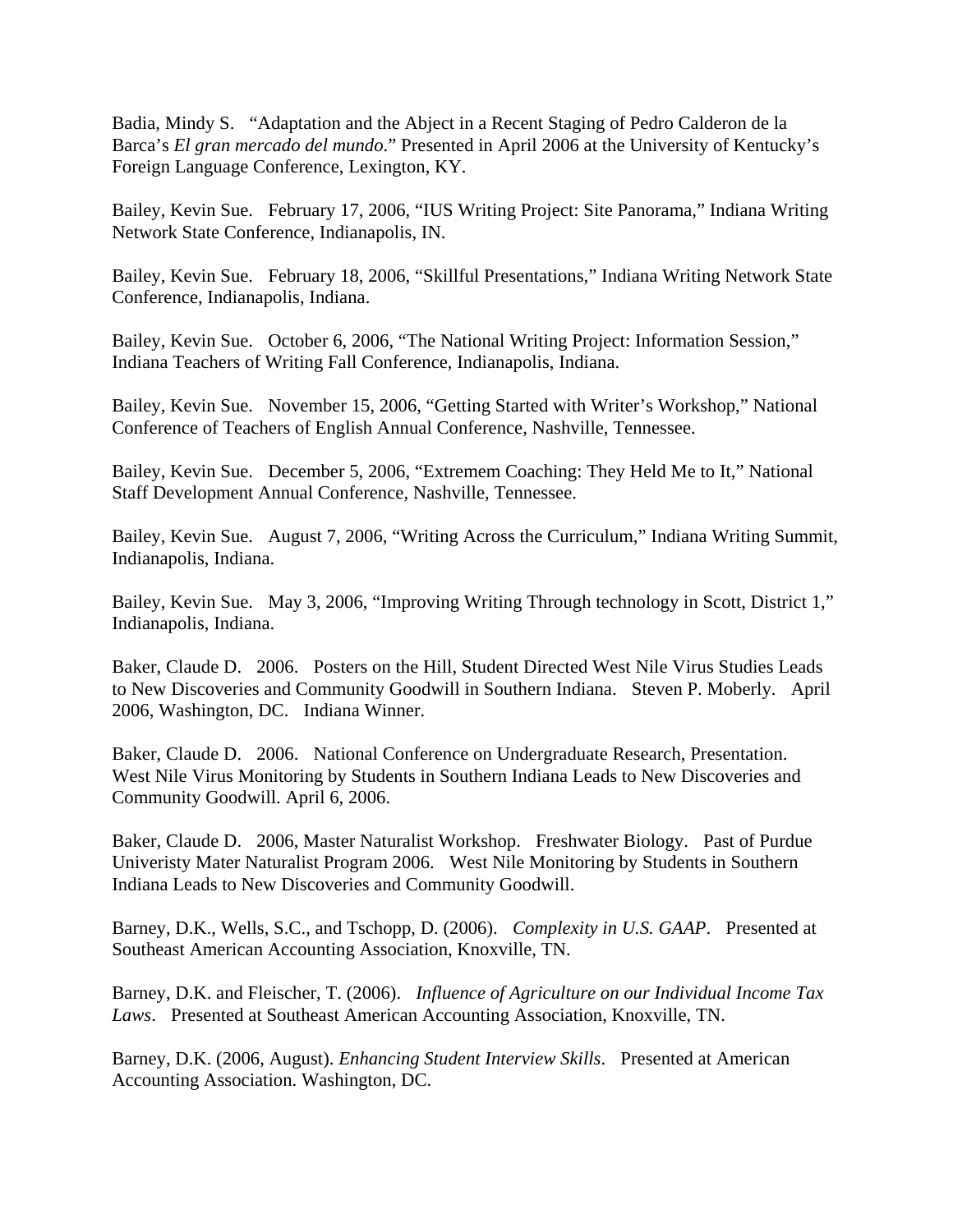Barry, James Jr. "The Birth of the Social Realm in Arendt's Post-mortem of the Nation-State" at the Arendt Circle in Portland, Oregon in March 2006.

Barry, James Jr. "Somewhere Between Responsibility and Guilt: Arendt, Jaspers, and the Tangent of Plurality" at the International Association of Philosophy and Literature in Freiburg, Germany, June 2006.

Barry, James Jr. "Two Arendtian Projects: Metabolic History and Industrial Distortion," at Eastern Illinois University in November 2006.

Black, W., Bathon, J., with Fankhauser, R., Himsel, D., McDaniel, T., Poindexter, B., Robinson, G., & Smith, V. *Looking in the Mirror to Improve Practice: A Process Report on Indiana's Statewide Study of Building-level Leadership Preparation Programs*. Paper presented at the National Council of Professors of Educational Administration Annual Conference; Lexington, KY; August 2-4, 2006.

Bochan, Bohdan. Conference paper: "Thomas Bernhard's Journey Between 'Being and Its Opposite'," International Conference on "Fear & Awe," Atlanta, November 2-4, 2006.

Bochan, Bohdan. Conference paper: "The Deconstruction of Ideology in Remarque's *All Quiet on the Western Front*." Twentieth-Century Literature and Culture Conference at the University of Louisville, Feb. 23-25, 2006.

Camahalan, Faye Marsha G. And Shea, Catherine A. (June 2, 2006). Online dialogue and creating dissonance: two approaches for encouraging appropriate teaching disposition. 2006 Hawaii International Conference on Social Sciences. Honolulu, Hawaii.

Camahalan, Faye Marsha G. (May 31, 2006 and April 2006). Promoting Critical Thinking and Collaborative Learning Among Graduate Students through Online Discussion Forum. 2006 Hawaii International Conference on Social Sciences and 2006 IU AT&T Fellows Summer Leadership Forum, respectively. Honolulu, Hawaii and IUPUI.

Camahalan, Faye Marsha G. And Shea, Catherine A. (June 1, 2006). Thinking inch by inch: Preparing teachers to be involved in governance. 2006 Hawaii International Conference on Social Sciences. Honolulu, Hawaii.

Carducci, B.J. (2006, April). *Everything you ever wanted to know about shyness but were too shy to ask*. Invited presentation at the meeting of the Western Psychological Association, Palm Springs, CA. (Date: 4-28-06; sponsored by the Western Psychological Association).

Carducci, B.J. & Burger, T.D. (2006, July). *The intrapersonal and interpersonal pervasiveness of shyness: A comparison of shy Spanish and American adults.* Poster presentation at the 13<sup>th</sup> European Conference on Personality, Athens, Greece.

Carducci, B.J. (2006, August). *The three-component model of shyness: Conceptual replication and treatment considerations*. Poster presentation at the meeting of the American Psychological Association, New Orleans.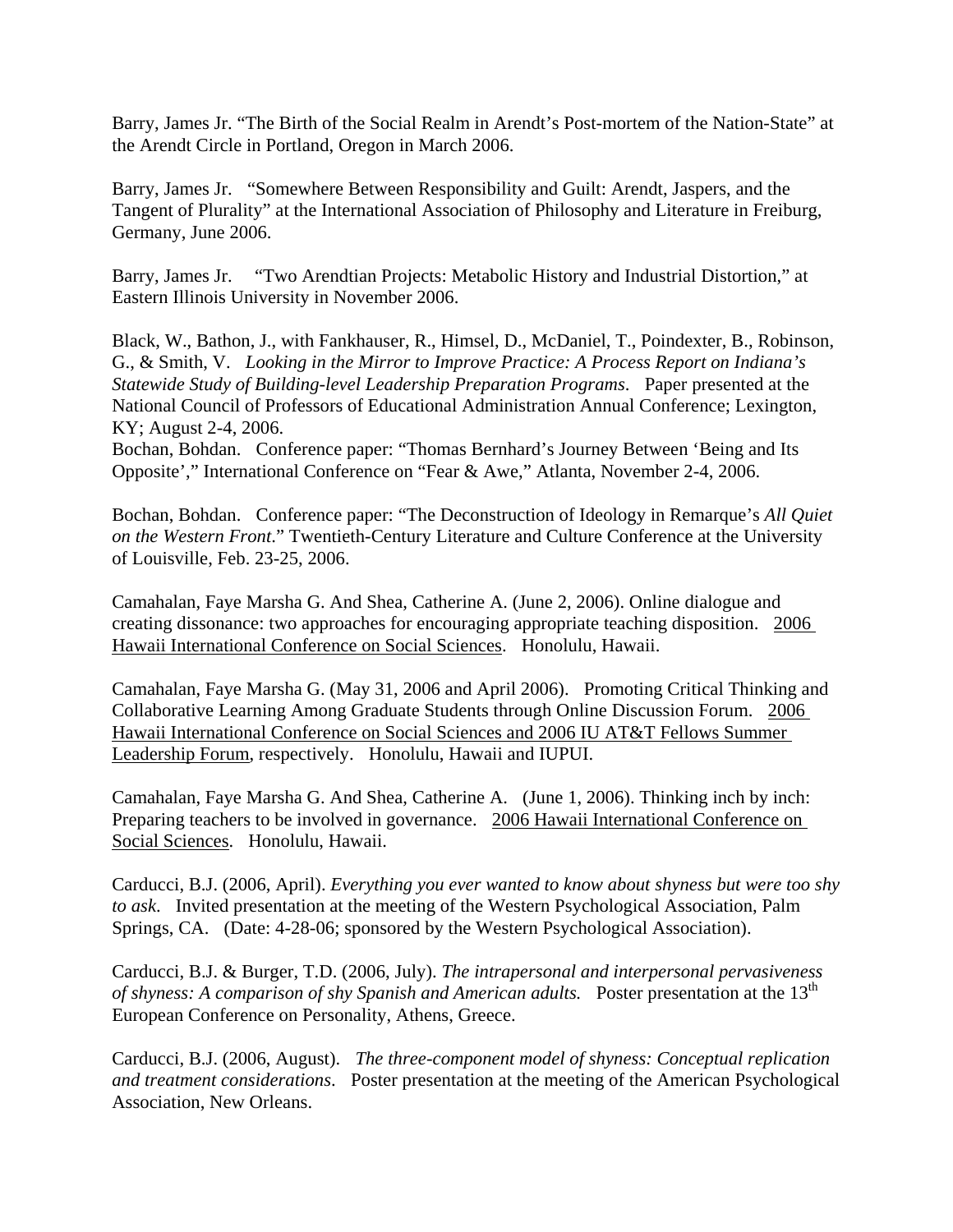Carducci, B.J. (2006, August). How faculty can promote career preparation for psychology majors. In Paul I. Hettich (Chair), *Preparing Undergraduates for the workplace - Is an extreme makeover necessary?* Symposium conducted at the meeting of the American Psychological Association, New Orleans.

Carducci, B.J. (2006, April). *Everything you ever wanted to know about shyness but were too shy to ask*. Keynote address at the 3rd annual Morningside College Palmer Student Research Symposium. (Date: 4-22-06; sponsored by the Office of Academic Affairs, Morningside College).

Carlton, Rebecca. "Using a Question of the Day for Connection to Students and Action in Class." Presented at GIFTS (Great Ideas for Teaching Speech) at National Communication Association Annual Convention in San Antonio. November 2006. Christiansen, L. "*Usage of Direct Response System (Clickers) in the Classroom*," Academy of Business Disciplines Annual Meeting, Ft. Myers Beach, Florida, 2006.

Christiansen, L. & Sompayrac, J. "*Minimizing the Impact of the Federal Estate Tax for Family Farms: A Continuing Problem*," Academy of Legal Studies in Business Annual Conference, St. Petersburg, Florida, 2006.

Daily, D. (2006, April). "Getting the Most Our of Your Paraprofessional." 24<sup>th</sup> Annual Conference on Educational Programs for Students with Emotional Disabilities, Nashville, IN.

Dey, S., Doyle, J. Effective Online Teaching. A poster presented at the Teaching Professor Conference in Nashville, Tennessee on May 19, 2006.

Eckerd. L.M. (2006, October). *Effects of exam frequency on student examination performance and grades*. Presented at the annual meeting of the Indiana Academy of Social Sciences, Gary, IN.

Edmonds, KE and Campbell, S. "Effects of Photoperiod on Juvenile and Adult Gastrointestinal Development in the Marsh Rice Rat (Oryzomys palustris)." Oral presentation at the Indiana Academy of Science Annual Meeting at Ball State University, Muncie, IN (11/3/06).

Edmonds, KE and Kast, A. "Effects of Prenatal, Lactational, and Post Weaning Ethanol Administration on Compensatory Testicular Hypertrophy and of Ethanol Administration on Pineal Gland Melatonin Content in the Marsh Rice Rat (Oryzomys palustris)." Oral presentation at the University of Southern Indiana RISC Student Showcase, Evansville, IN (4/22/06).

Edmonds, KE and Kast, A. "Effects of Ethanol Administration on Compensatory Testicular Hypertrophy and on Pineal Melatonin Content in the Marsh Rice rat (Oryzomys palustris)." Oral presentation at the American Society of Mammalogists  $86<sup>th</sup>$  Annual Meeting, University of Massachusetts, Amherst, MA (6/17-22/06).

Eplion, D. and Rakich, J. (2006). "Using ETS Major Field Tests to Assess College Student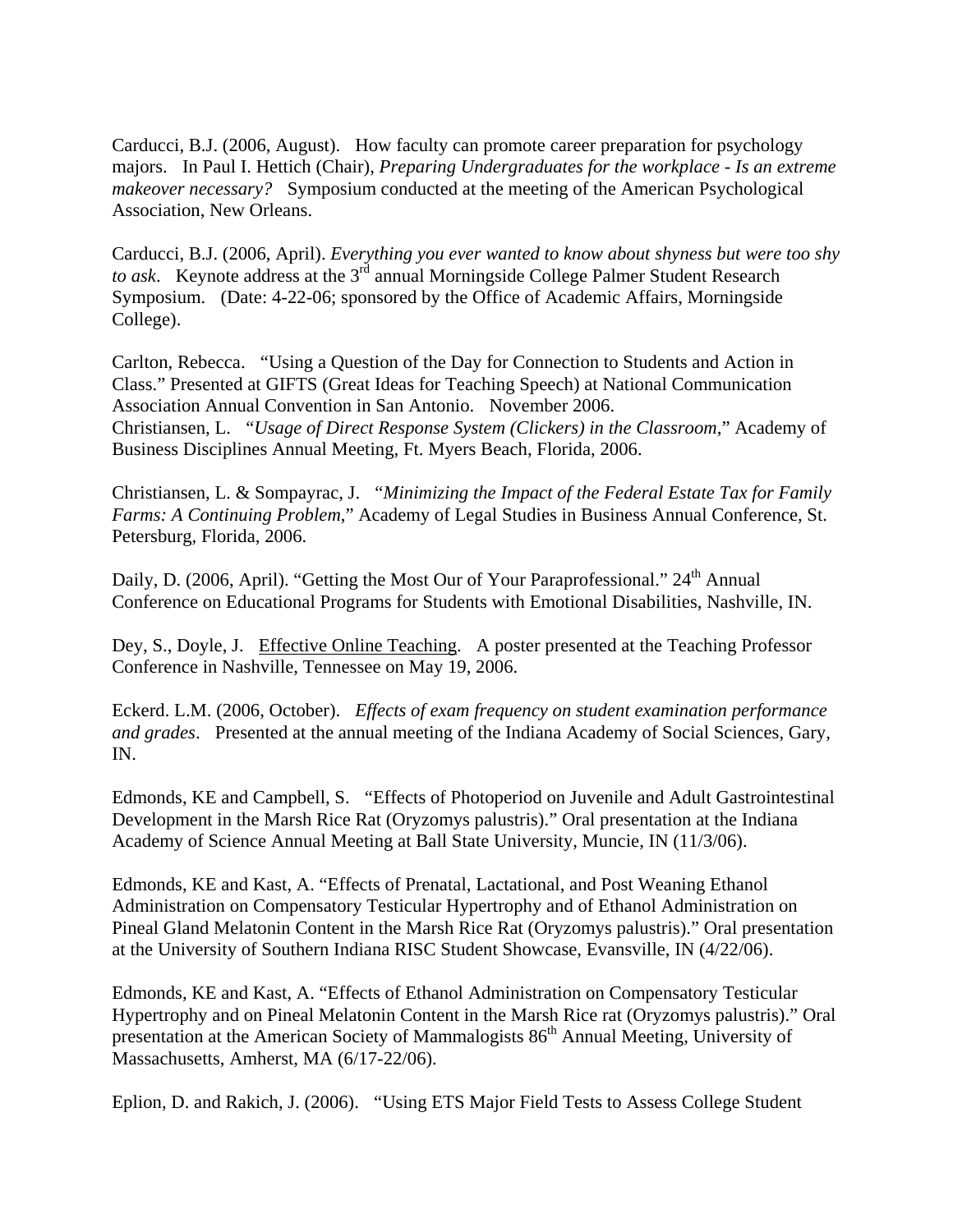Learning Outcomes" **Academic Business World International Conference**. Presented in Nashville, TN. May 2006.

Ernstberger, K.W. and Venkataramanan, M.A. (2006, March). *Evaluating the State of Undergraduate Business Education*. Invited presentation at the Midwest Meeting of the Decision Sciences Institute, Indianapolis, In.

Ernstberger, K.W., Venkataramanan, M.A., & Acito, F. (2006, November). *Business Education - Challenges and Opportunities*. Invited Panelist at the Decision Sciences Institute National meeting, San Antonio, California.

Fankhauser, R. *"Real Life" School Law*. Paper presented at the National Council of Professors of Educational Administration Annual Conference; Lexington, KY; August 2-4, 2006. Faulk, Dagney. "The Effects of Business Property Tax Incentives," presented at the 99<sup>th</sup> Annual Conference on Taxation, National Tax Association, 16-18 Nov. 2006, Boston, MA.

Faulk, Dagney. "Downtown Revitalization: The Practice of Improving Your Town Center," presented at Jeffersonville Main Street's Smart Growth Summit, Jeffersonville, IN, August 3, 2006.

Faulk, Dagney. "Taxing Potential Income: A Second Look at Presumptive Taxes." Presented at the conference on Alternative Methods of Taxing Individuals, Andrew Young School of Policy Studies, Annual Conference on Public Finance Issues, Stone Mountain, GA, June 7-9, 2006.

Fields, T.H. and Hughes, B. Counseling programs that work with failing students. Presentation at the American School Counselor Association (ASCA) national conference in Chicago, IL, June 25, 2006.

Finkbine, Ronald B. *A Database for Managing Mutant Programs*, accepted and presented in the *Works-in-progress* of 22<sup>nd</sup> Annual Computer Security Applications Conference (ACSAC), Miami Beach, December 2006.

Finkbine, Ronald B. *Representing and Generating Mutant Programs in Support of Measuring Test Suite Effectiveness*, accepted and presented at the ISECON (Information Systems Education Conference), Dallas, November, 2006.

Finkbine, Ronald B. *Managing Mutant Programs in Support of Measuring Test Suite Effectiveness*, accepted and presented at the 4<sup>th</sup> International Conference on Computing, Communications and Control Technologies (CCCT 2006), Orlando, July, 2006.

Finkel, D., Reynolds, C.A., McArdle, J.J. & Pedersen, N.L. (2006, April). Cohort differences in genetic influences on patterns of decline in cognitive abilities. In L. DiLalla (Chair), *Genetic Influences Across the Lifespan*. Symposium presented at the annual Conference on Human Development, Louisville, KY.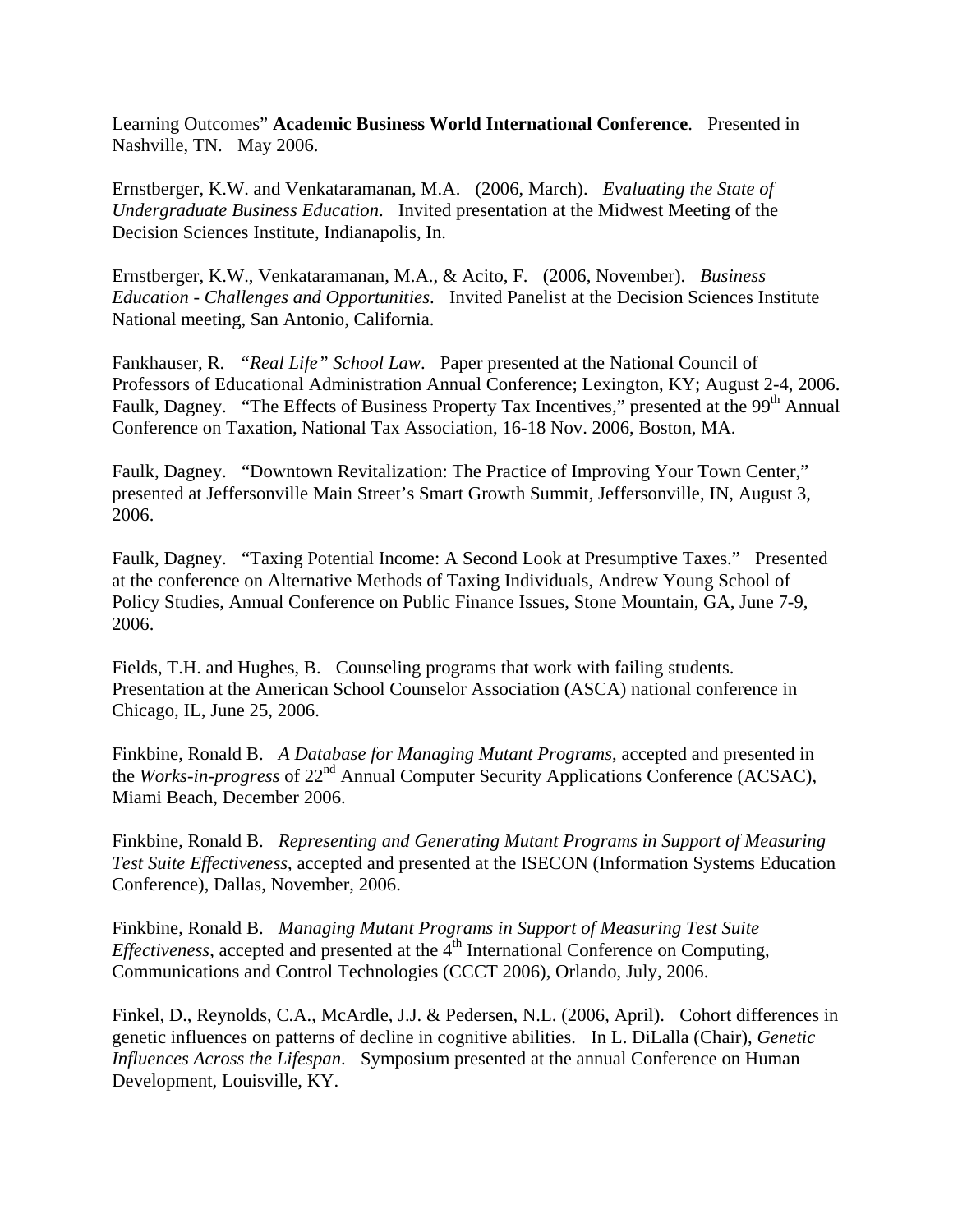Finkel, D., Reynolds, C.A., McArdle, J.J., & Pedersen, N.L. (2006, May). *Age changes in processing speed as a leading indicator of cognitive aging*. Annual meeting of the Associatiion for Psychological Science, New York, NY.

Forinash, K. 'Terminando con la adiccion al petroleo: Que regueriria?' expositor conferencia en el XIV Feria Regional de Ciencia y tecnologia, Tandil, Argentin, 1 de Septiembre 2006. Presentation in Spanish to the public at a regional science fair in Tandil, Argentina.

Forinash, K. "El uso de Internet en educacion: Algunos Ideas y Ejemplos". 91 reunion nacional de Fisica, Villa de Merlo, San Luis, Argentina, 26 de septiembre de 2006 (http://afa2006.unsl.edu.ar). Invited talk in Spanish at the national meeting of physicists in Argentina.

Forinash, K. 'Ending our oil addiction: What will it take?' Clarksville Audubon Society, 11 people in attendance, April 13.

Forinash, K. 'Ending our Oil Addiction: what will it take?' Louisville Peak Oil Group, approximately 20 people in attendance, March  $11<sup>th</sup>$ .

Forinash, K. "Investigaciones en enssenanza de fisica: Ejemplos del EE.UU." Mesa Redonda durante el Octavo Simposio de Investigadores en Educacion en Fisica (SIEF 8) en Gualeguaychu Argentina del 4 al 6 de octubre, 2006. El terna de la mesa era 'Transferencia al aula de las investigaciones en educacion en fisica'. Invited participant in a round table in Spanish at the national meeting of physics teachers in Argentina.

French, Sandra S. and G. Sam Sloss. "Stem Cell Research: Scientific, Religious, and Political Perspectives." Presented at North Central Sociological Meetings in Indianapolis, Indiana on March 24, 2006.

Galvin, Peter R. "The Global Grove: Rekindling Pagan Beliefs and Practices via the Internet" paper presented to International Association for the Study of Environment, Space, and Place at their international conference, "Globalization: Reconfigurings of World Space," April 28-30, Towson University, Maryland.

Gatz, M., Reynolds, C.A., Finkel, D., & Pedersen, N.L. (2006, June). *Identifying influences on profiles of cognitive change in late life: Findings from the longitudinal Swedish Adoption/Twin Study of Aging*. Nordic Congress on Gerontology, Jonkoping, Sweden.

Hall, Bryan W. 'Appearances and the Problem of Affection in Kant,' conference paper presented at the Midwest meeting of the North American Kant Society in Milwaukee, WI, November 11-12, 2006.

Harris, K.J., Witt, L.A., & Kacmar, K.M. (2006, May). *An Examination of How LMX Activates Conscientiousness*. Presented at Society for Industrial and Organizational Psychology Meeting, Dallas, Texas.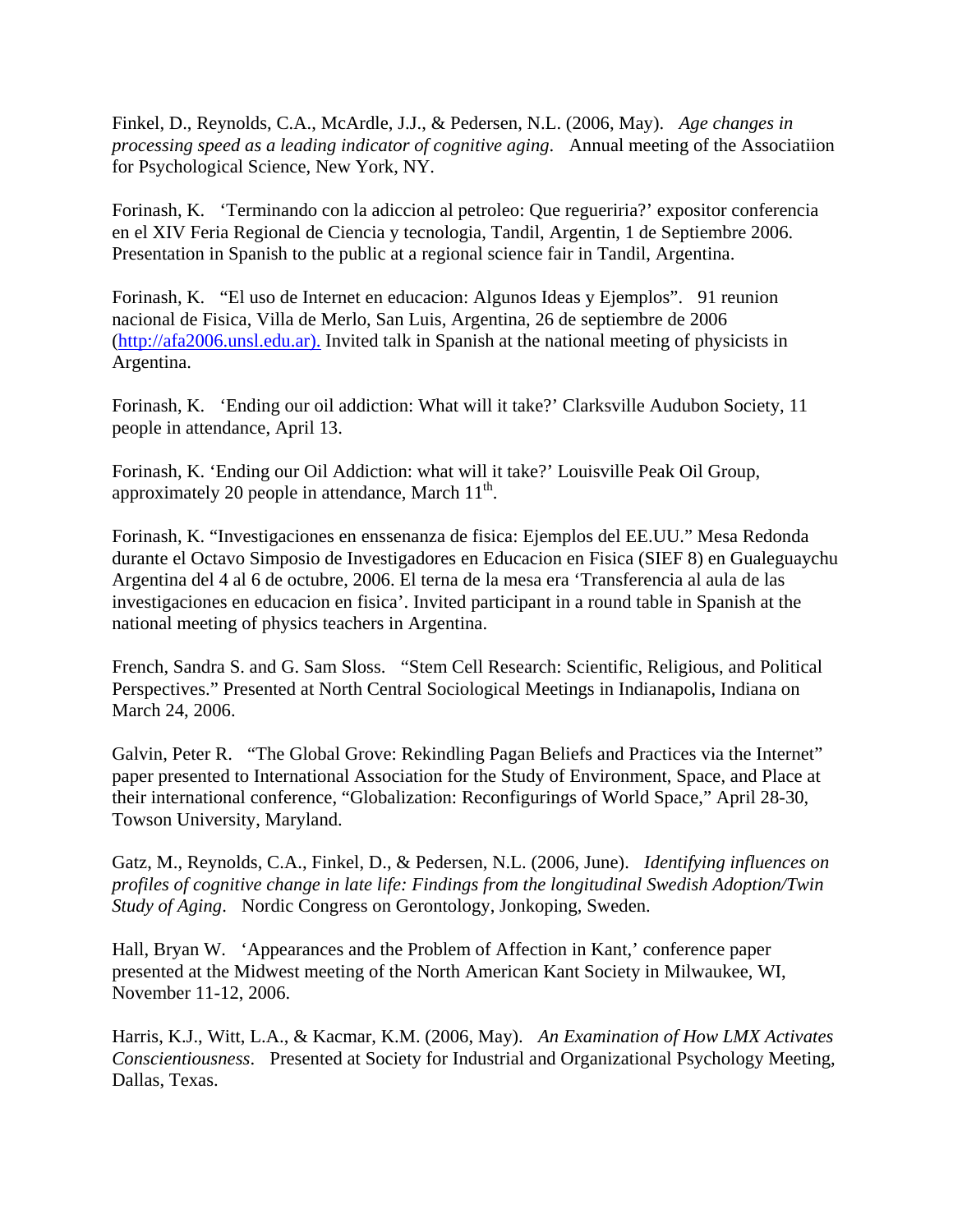Harris, K.J., Harris, R., and Eplion, D.M. (2006). "Personality, Leader-Member Exchanges, and Work Outcomes". **Midwest Academy of Management**. Presented in Louisville, KY. October 2006.

Harris, K.J., Bachrach, D. & Kacmar, K.M. (2006, May). *Do Mobility, Influence Tactics, and Abusive Supervision Impact OCB's?* Presented at Society for Industrial and Organizational Psychology Meeting, Dallas, Texas.

Harris, K.J., Harvey, P., & Kacmar, K.M. (2006, May). *Social Stressors, Core Self-Evaluations, and Work Outcomes*. Presented at Society for Industrial and Organizational Psychology Meeting, Dallas, Texas.

Harris, K.J., Harris, R.B. & Brouer, R. (2006, November). *LMX and Political Skill: Direct and Interactive Effects on Turnover Intentions and Job Satisfaction*. Presented at Southern Management Association, St. Petersburg, Florida.

Harris, R.B., Harris, K. Harvey, P. & Wheeler, A.R. (2006, November). Attenuating the effects of social stress: The impact of political skill. Presented at Southern Management Association, St. Petersburg, Florida.

Harris, R., Harris, K., Harvey, P., and Wheeler, A.R. (2006, November). Attenuating the effects of social stress: the impact of political skill. Presented at Southern Management Association, St. Petersburg, Florida.

Harris, K.J., Bachrach, D., & Kacmar, K.M. (2006, March). *The Moderating Effects of Employee Impression Management on the OCB-Turnover Relationship*. Presented at Western Academy of Management, Los Angeles, CA.

Harris, K., Halbesleben, J., Sabylinski, C., Wheeler, A. & Thomas, C. (2006, August). *HR Research in Classrooms*. Presented at Academy of Management Meeting. Atlanta, Georgia.

Harris, K.J., Brouer, R. & Kacmar, K.M. (2006, August). *Politics, Political Skills, and Job Outcomes*. Presented at the Academy of Management Meeting, Atlanta, Georgia.

Harris, K.J. and Brouer, R.L. (2006, May). *Relationships between Need for Achievement, Impression Management, and Work Strain*. Presented at Society for Industrial and Organizational Psychology Meeting, Dallas, Texas.

Harris, K.J. & Witt, L.A. (2006, August). *P=f(Ability x Conscientiousness): Examining the Facets of Conscientiousness*. Presented at the Academy of Management Meeting. Atlanta, Georgia.

Harris, K.J., Harris, R.B. & Brouer, R. (2006, November). LMX and Political Skill Direct and Interactive Effects on Turnover Intentions and Job Satisfaction. Presented at Southern Management Association, St. Petersburg, Florida.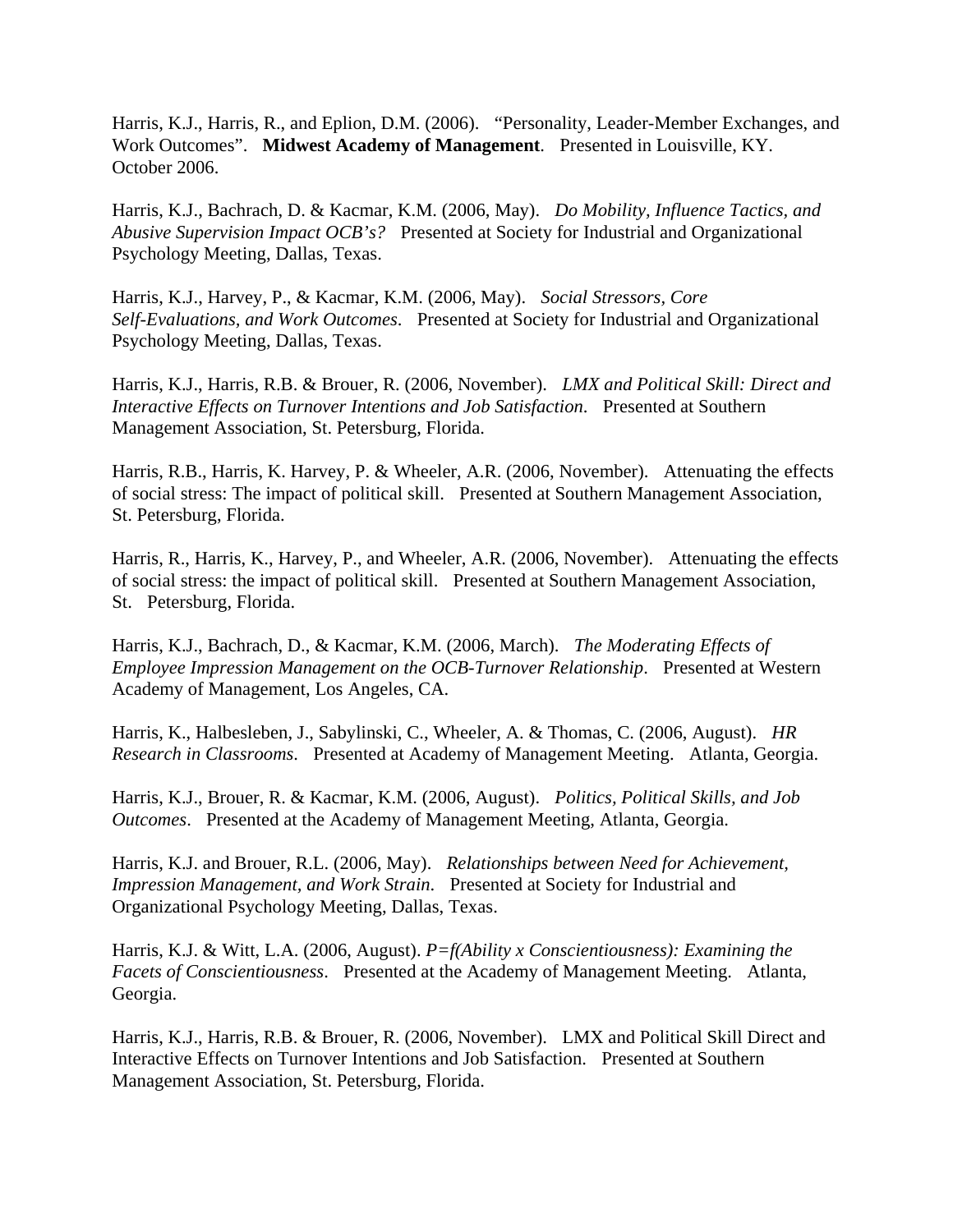Haub, Elaine K. "Comparison of Methods for Esterification of 2.6-dihydroxybenzoic Acid for Use in Zinc Carboxylate Formation," poster presentation given at the ACS National Meeting in Atlanta, Georgia, March 2006. (With Tara Koressel).

He, Y., Dufrene, U.B., and Wu, C. (2006, November). *The 2000 Presidential Election and the Information Cost of Sensitive vs. Non-sensitive S&P Stocks*. Presented at Decision Science Institute International Conference, San Antonio, Texas.

Hollenbeck, J.E. Paper Presentation. The Connection of Avian Influenza in the 1918 Influenza Pandemic. The Journal Club, Sofia University, Sofia, Bulgaria. June 19, 2006.

Hollenbeck, J.E. Paper Presentation. Science and the Humanities for Student Learning, Hoosier Association of Science Teachers 34<sup>th</sup> Annual Convention. Indianapolis, IN. February 2006.

Hollenbeck, J.E. Paper Presentation. The Elements of Constructivism and the National Science Education Standards in the Science Teacher Preparation Program at Indiana University Southeast. The Journal Club, Sofia University, Sofia, Bulgaria, June 21, 2006.

Hollenbeck, J.E., Hristova-Hollenbeck, D.Z., Hoben, D.Z. What if My Students Don't Speak English? Hoosier Association of Science Teachers  $34<sup>th</sup>$  Annual Convention. Indianapolis, IN. February, 2006.

Hollingsworth, J.H., Weide, B.W. "Some Preliminary Rules of Engagement for Java", *Resolve Workshop 2006*, Blacksburg, VA, March 2006.

Hollingsworth, J.H. "Creating User Delight... We can Do IT", panel participant, *2006 Statewide IT Conference*, Indianapolis, IN, October 2006.

Hughes, M.E. & Carducci, B.J. (2006, August). *Shyness as a component of library anxiety: Theoretical and practical considerations*. Poster presentation at the meeting of the American Psychological Association, New Orleans.

Hunt, R.E., A.L. Joyce, S.B. Vinson, and J.S. Bernal. Communication breakdown: courtship vibrations and mating in the parasitoid *Cotesia marginiventris* ((Braconidae) on 5 rearing substrates. Annual Meeting of the Entomological Society of America, Indianapolis, IN, Dec. 10-13, 2006.

Hunt, R.E., A.L. Joyce, S.B. Vinson, and J.S. Bernal. On Different Wave Lengths: Courtship Acoustics of the *Cotesia flavipes* Complex.  $5^{th}$  California Conference on Biological Control, Riverside California. July 25-27, 2006.

Hunt, R.E., A.L. Joyce, S.B. Vinson, and J.S. Bernal. On Different Wave Lengths: Courtship Acoustics of the *Cotesia flavipes* Complex. XIV International Entomophagous Insects Workshop, Newark Delaware, June 14-17, 2006.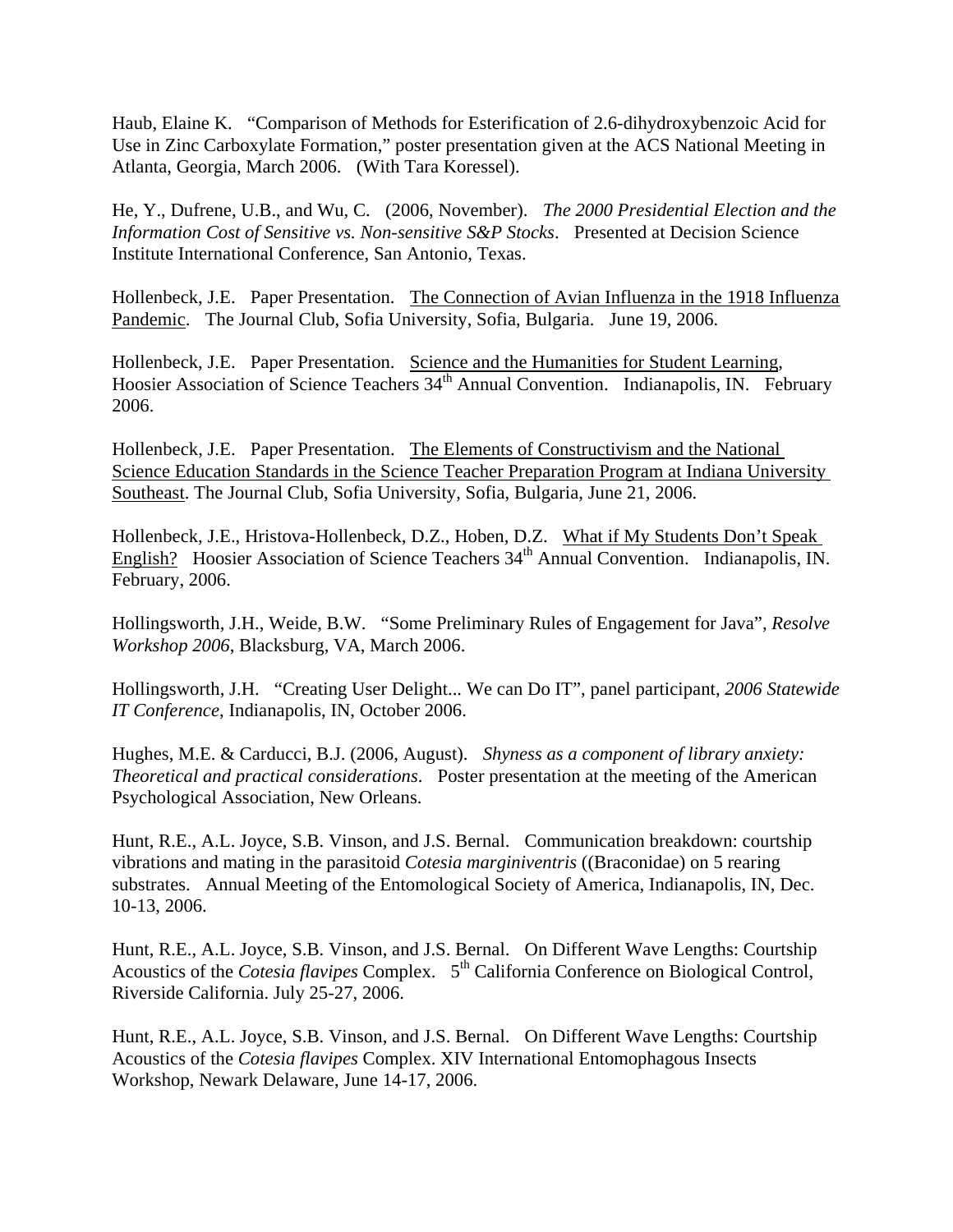Hunt, Randy. Function of synchronous chorusing in the leafhopper *Macropis fumipennis*  (Hemiptera: Cicadellidae). Annual Meeting of the Entomological Society of America, Indianapolis, IN, Dec. 10-13, 2006.

Hunt, Randy and Amanda Brooks. Mating behavior of the glassy-winged sharpshooter, *Homalodisca coagulata* (Hemiptera: Cicadellidae). Annual Meeting of the Entomological Society of America, Indianapolis, IN, Dec. 10-13, 2006.

Huntington-Moskos, L. (2006, November 17). *Photovoice: Adolescents in Cannelton*. Session presented at the "Understanding Poverty - Local and Global" Action Lab at Indiana University Southeast, New Albany, IN.

Jamski, William D. And Ryan, Walter. "200 Years of Lewis and Clark Problems," 2006 National Council of Teachers of Mathematics Annual Meeting, St. Louis, April 27.

Jenks, Richard J. Panelist and Presentation on Swinging: A Review of the Research; Oct. 21, 2006; Bellarmine University, Louisville, KY.

Jones, Brian H. (Presentation) Soap Box Prints, Mid America Print Council Conference, Ohio University, Athens, OH (Fall 2006).

Jones, Brian H. (Presentation) "What is a print?" Louisville Visual Art Association, Louisville, KY (August 2006).

Jones, Brian H. (Presentation) **Demonstrating Artist**, Kentucky Museum of Art and Design, Louisville, KY (September 2006).

Jones, Brian H. (Presentation) "Passion and Process, the Exhibition", at the home of Barbara Hardy, 22 in attendance, Louisville, KY [exhibition preview for the donors to the exhibition].

Jones, Brian H. (Presentation) Food for Thought, "Transformations from the Inside Out", the work of Brian H. Jones, Louisville Visual Art Association, Louisville, KY (April 12, 2006).

Lennartz, R.C., Dahlgren, D.J. & Finkel, D.G. *Integration of Statistics and Research Methods in a Single Course*, presented at the Midwestern Psychological Association in Chicago, May 6, 2006.

Little, E.L. and Wadsworth, F.H. (2006, November). *Planing for Our Future - Smart Growth in Jeffersonville*. Presentation to City Planning Board, June 28, 2006.

Long, B. "Rank-ordering internal stressors of Indiana Police Chiefs and County Sheriffs." Presented at the Academy of Criminal Justice Sciences (ACJS), Los Angeles, CA (2006).

Mason, Glenn M., 2006. Fractional Differentiation of Silicate Minerals during Oil Shale Processing: A Tool for the Prediction of Retort Temperatures, Poster Presented at the  $26<sup>th</sup>$  Oil Shale Symposium, Colorado School of Mines, Golden, Colorado, October 2006.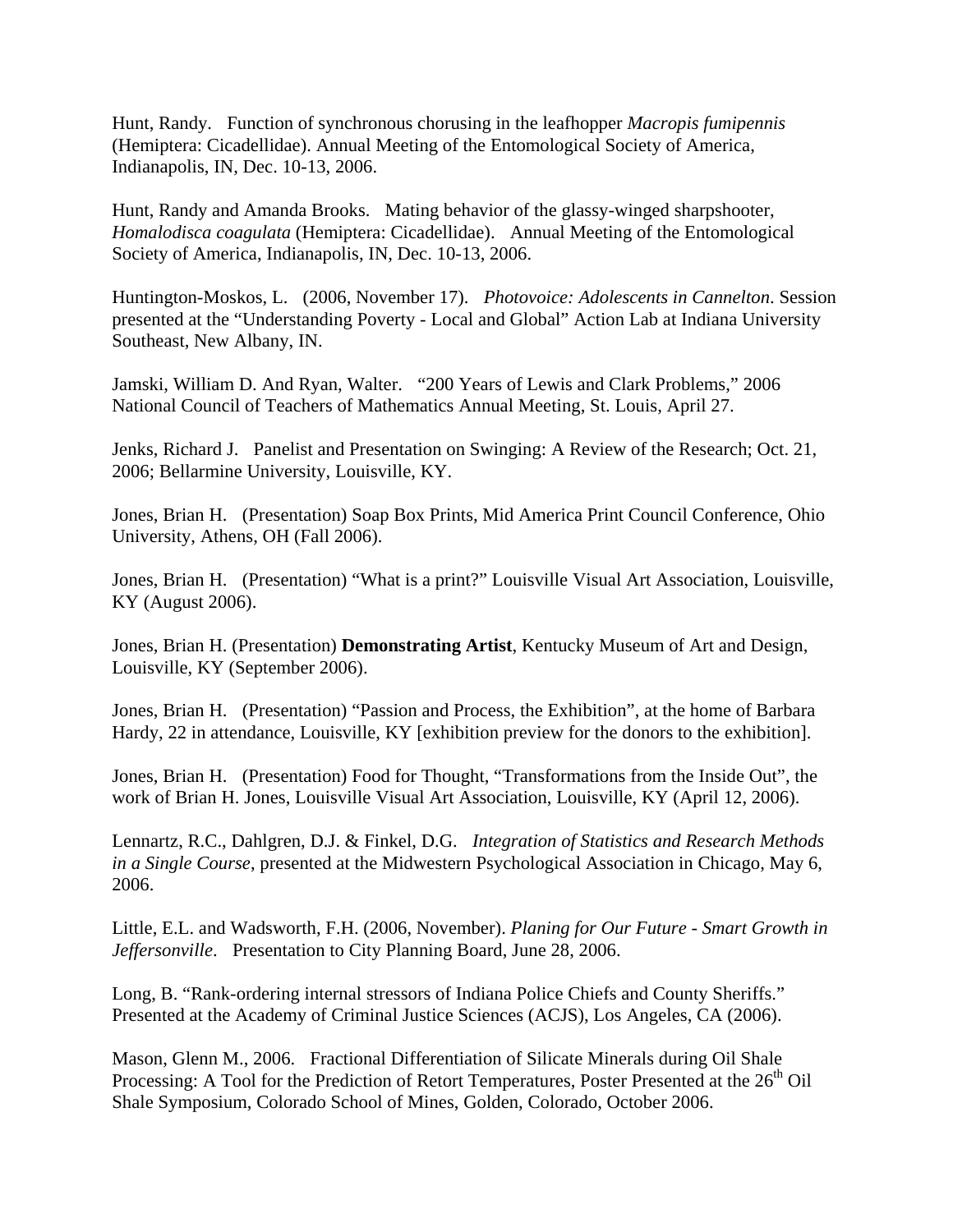McIlvoy, L. Impact of brain temperature and core temperature on intracranial pressure and cerebral perfusion pressure in acutely injured neurological patients. Paper presentation. Midwest Nursing Research Society Annual Research Conference, Milwaukee, WI, April 2, 2006, and Paper presentation, American Association Neuroscience Nurses National Meeting, San Diego, CA, April 23, 2006.

McIlvoy, L. Differentiating between mild, moderate, and severe traumatic brain injury and their various best practice treatment guidelines. Paper presentation, American Association Neuroscience Nurses National Meeting, San Diego, CA, April 24, 2006.

McIlvoy, L. What you need to know and do about stroke. Invited paper presentation. Trends in Med-Surg Nursing sponsored by Floyd Memorial Hospital, New Albany, IN, September 6, 2006.

McIlvoy, L. Parts is parts: Brain, Parts is parts: Spinal Cord, Rehabilitation Strategies. Invited paper presentations, CNRN Review Kentuckiana Chapter AANN, New Albany, IN, September 8-9, 2006.

Morgan, R.K. and Mitchell, N. (2006). Training Graduate Clinicians: Linking Critical Thinking Abilities with Perceived Clinical Skills. Presented at the 114<sup>th</sup> Annual American Psychological Association Convention in New Orleans, LA.

Morganett, L. Lee. "Teaching in Asia Project," was presented at the Indiana Council for the Social Studies annual conference on March 17, 2006, in Indianapolis.

Morganett, L. Lee. "What Should be the Goals for Social Studies Education?" was presented at the Indiana Council for the Social Studies Annual Conference on October 27, 2006, in Indianapolis.

Otu, Emmanuel O. and Jason Spencer. Thermodynamics of the extraction of lanthanide by p.p.di(2ethylhexyl)ethylenediphosphonic acids. *20th National Conference on Undergraduate Research (NUCR)*, Asheville, NC April 6-8, 2006.

Pinkston, Gary. Electronic Books: Where are we now? Indiana Library Association, Indianapolis, IN April 2006.

Pittman, Paul and White, A.J. "Getting the Big Picture: Designing Relevant Graduate Business Curriculums & Courses that Meet the Needs of the Marketplace", presentation at the *Academy of Business Disciplines (ABD) Annual Meeting*, November, 2006.

Pittman, Paul, with J. Brian Atwater, and Vijay R. Kannan. "Integrating Systemic Thinking and Tools in the Business Curriculum", presentation at the *Western Decision Sciences 35th Annual Meeting*, April 2006.

Pittman, P. & Barney, D.K. (2006). *Who's Responsible for the Learning Process in Higher*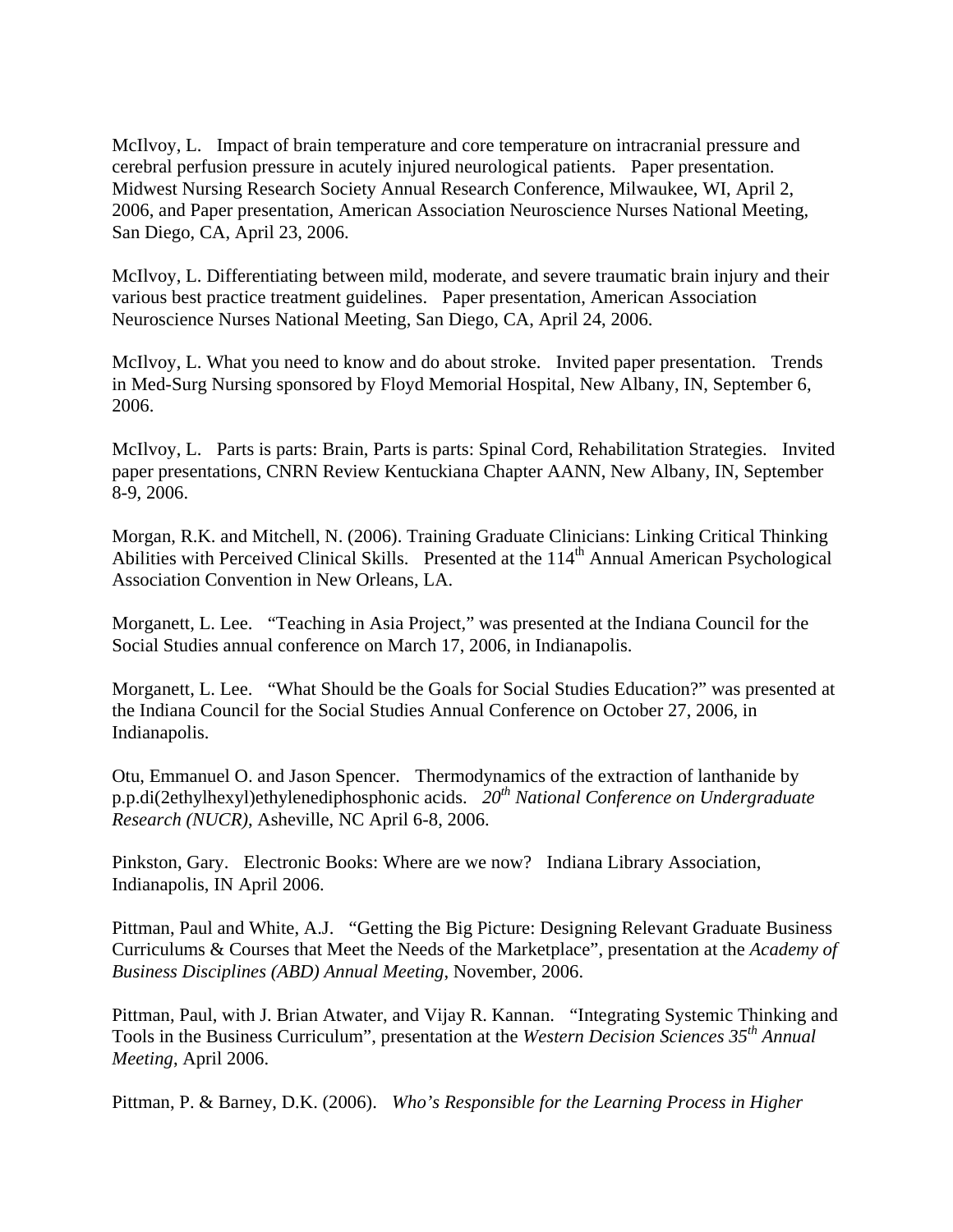*Education*. Presented at American Accounting Association. Washington, DC.

Pooser, Charles L. "Creole in the Public Eye of Guadeloupe: to What End?" Kentucky Foreign Language Conference, Lexington, KY, April 20, 2006.

Pooser, Charles L. "Voodoo and Its Influence on the Haitian Arts" Invited lecture at the University of the South, Sewanee, TN, October 20, 2006.

Rakich, Jonathan. "A Case Study Follow-Up (part B) A Profile of Hospital Competition in Louisville, Kentucky and Southern Indiana - The Strategic Issue of Cardiac Care." Presentation and Proceedings: Academy of Business Disciplines. Ft. Myers Beach, FL. November 10. 2006.

Rakich, J.S., Eplion, D. & Dufrene, U. (2006, November). *AACSB AOL Standards: Using ETS Major Field Tests for Seniors, MBA Students and Rubrics to Assess Learning Outcomes*. Presented at Academy of Business Disciplines, Ft. Myers, Florida.

Schansberg, D. Eric. "Turn Neither to the Right nor to the Left", presented at Evangelical Theological Society meetings, November 16.

Shea, C.A. & Daily, D. (2006, March). "Are Your Graduates Prepared to Implement Place-Based Education in Rural Schools?"  $26<sup>th</sup>$  Annual National Conference of the American Council on Rural Special Education (ACRES), Lexington, KY.

Shea, C.A. (2006, June). Proof in the Pudding: Student Teachers' Perceptions of their Impact on Children's Learning. A poster session at the 2006 Hawaii International Conference on Social Sciences. Honolulu, HI.

Shen, Yu. "Traveling in Wartime China by an American Advisor, Milton Miles." Presented at the annual meeting of the American Historical Association (AHA), Philadelphia, Penn, January 5-8, 2006.

Shen, Yu. "'Let history serve the present': Bases of Patriot Education in China." Presented at the biannual conference of the Historical Society for Twentieth Century China, on the theme of "CHINESE NATION, CHINESE STATE, 1850-2000," at the National University of Singapore, June 26-28, 2006.

Sloss, G. Sam. "Effects of Gender on Attitudes Toward Abuse." Presented at Annual Meeting for the Association for Applied and Clinical Sociology. San Jose, California on October 28, 2006.

Sloss, G. Sam and Sheila A. Anderson. "Using Geographic Information System to Promote Public Health Policy. Presented at Annual Meeting for the Association for Applied and Clinical Sociology. San Jose, California on October 28, 2006.

Sloss, G. Sam and Sandra S. French. "Attitudes Toward Stem Cell Research: The Impact of Religious, Scientific, and Political Values. Presented at the Conference on Science and Culture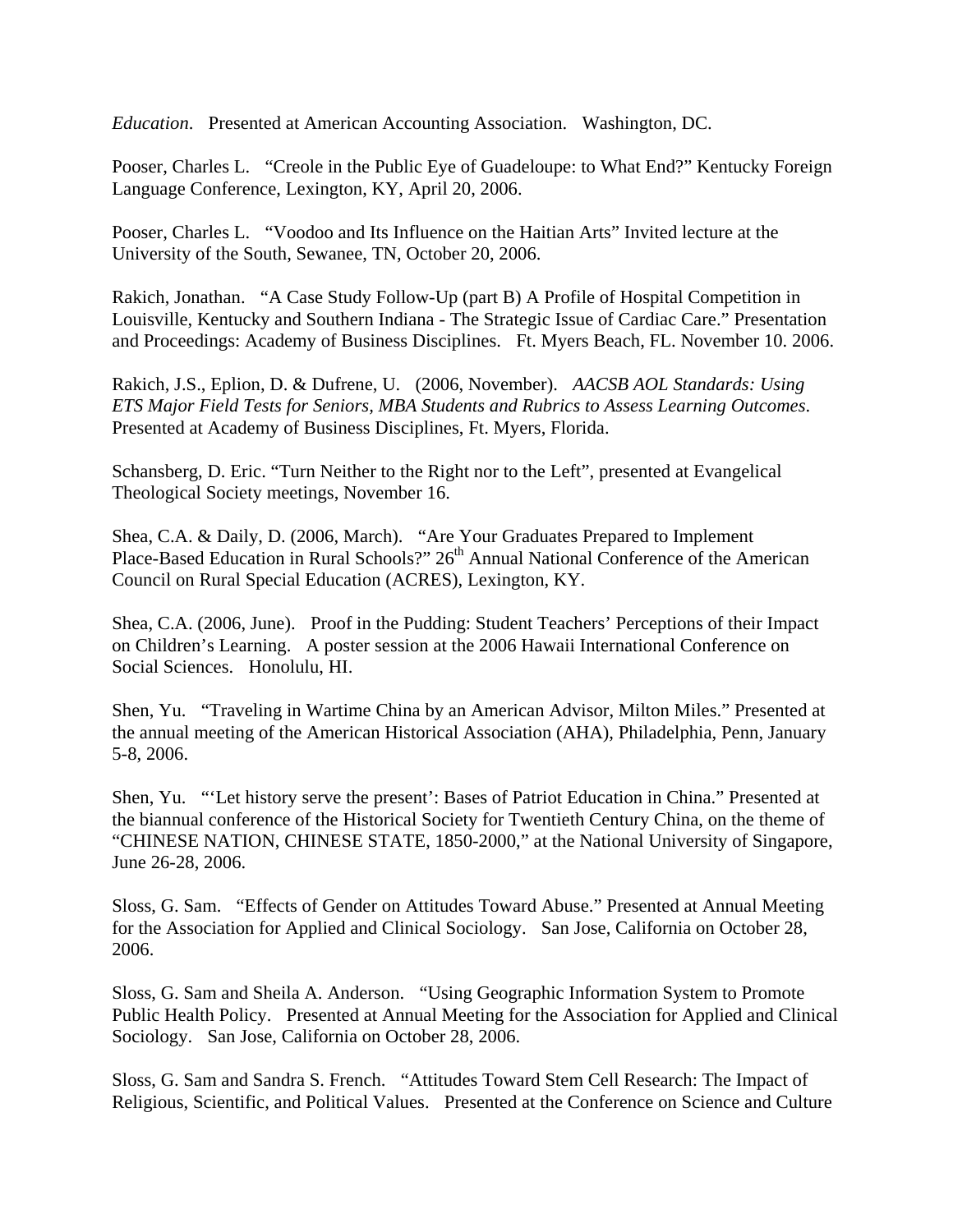in Frankfort, KY on April 7, 2006.

Thompson-Book, Barbara C. October 2006. Indiana Teachers of Writing Conference, Indianapolis, IN. "ABC" Concurrent Session with Dr. Valerie Hall, Marion College, Indianapolis, IN.

Thompson-Book, Barbara C. August 2006. World Congress on Reading, Budapest, Hungary. "Building Secondary Students' Reading Self-Efficacy: Strategies and Practices that Develop Confidence, Independence, Metacognition, and Stamina." Roundtable paper presentation Drs. Holly Johnson, University of Cincinnati, Lauren Freedman and Karen Thomas, Western Michigan University.

Thompson-Book, Barbara C. October 2006. Indiana Teachers of Writing Conference, Indianapolis, IN. "Read Around Groups: Authentic Audiences for Writing Prompts" Concurrent Session.

Tipgos, Manuel. "Corporate Governance: A Call for Conceptual Framework." World Ethics Forum. Baptist University. Hongkong. November 1-3, 2006.

Tipgos, Manuel. "The Shortcomings of the Agency Theory." Presented during the Graduate School Business Forum. Dela Salle University. Manila Philippines. November 5, 2006.

Tipgos, Manuel. Chair and Panelist. "International Accounting Update: Topic: An Update on Corporate Governance." Panel discussion on international accounting during the Midwest Regional Meeting of the American Accounting Association. Chicago. March 30-April 1. 2006.

Tipgos, Manuel. "A Comprehensive Structure of Corporate Governance in the 21<sup>st</sup> Century." Presentation during the Midwest Regional Meeting of the American Accounting Association. Chicago, March 30-April 1, 2006.

Treves, D.S., D.N. Duke, and A. Tate. 2006. Bacterial diversity of Pluto Spring, a sulfer-enriched mineral spring in Indiana. 11<sup>th</sup> International Symposium on Microbial Ecology. Vienna, Austria.

Wadsworth, F.H., & Vincent, W.S. (2006, February). Interpreting Earnings Claims Information: An Empirical Investigation. Presented at International Society of Franchising Conference, Palm Springs, California.

Wille, D. And Craig, B. (October, 2006). *The continuity of the HOME at 6-months, 18-months, and 14-years*. Paper presented at the annual meeting of the Indiana Academy of Social Sciences, Gary, IN.

Wille, D. And Wheatley, M. (May, 2006). *A longitudinal study evaluating parental stress of mothers and fathers as children mature from 8 to 14-years of age*. Paper presented at the annual meeting of the Midwestern Psychological Association, Chicago, IL.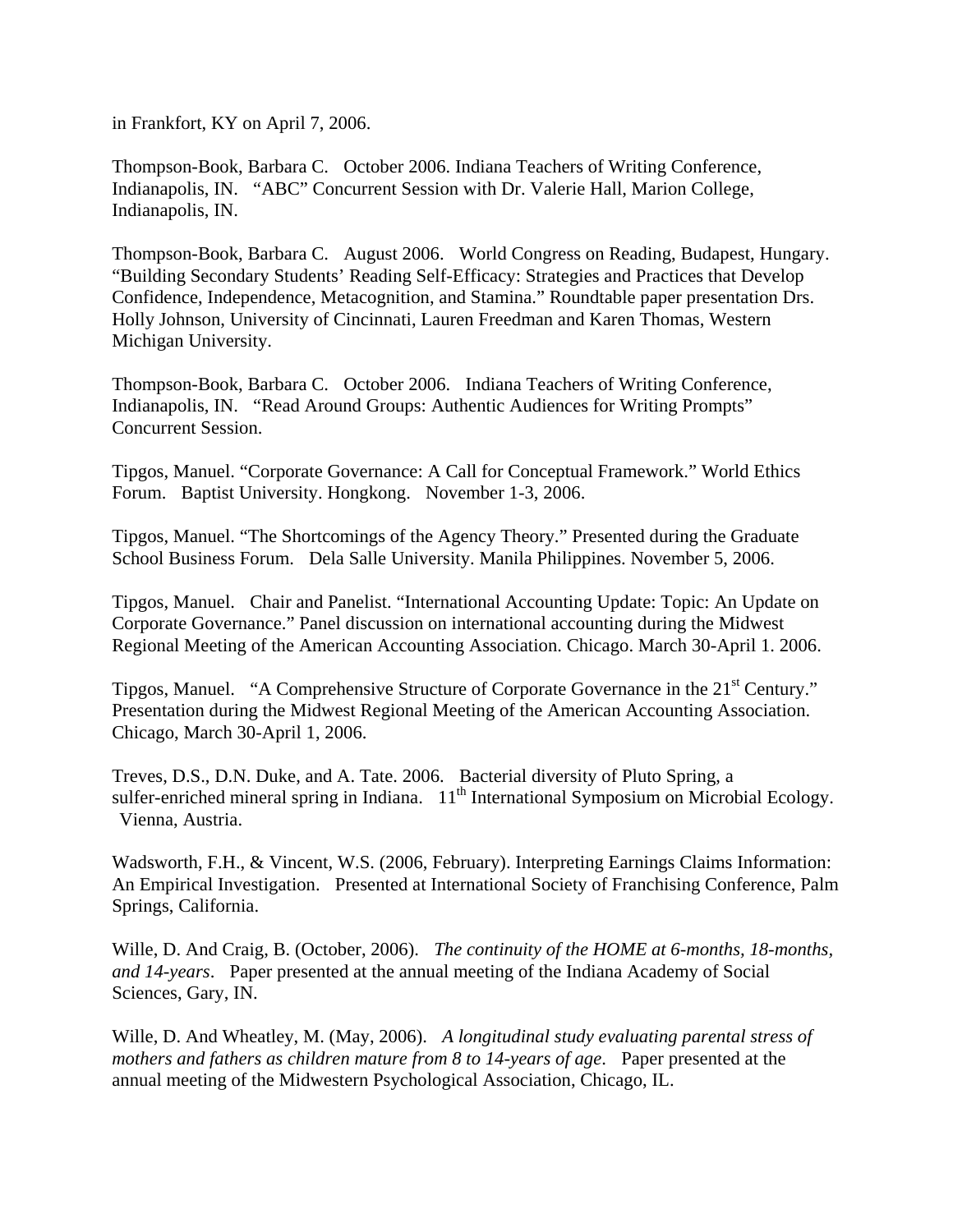Wille, D. (May, 2006). Study skill development in an Introductory Psychology First Year Seminar. Paper presented at the College Teachers of Undergraduate Psychology poster session, Midwest Psychological Association Annual Meeting, Chicago, IL.

Wille, D. (June, 2006). *Continuity of parental separation anxiety from infancy to adolescence*. Paper presented at the biennial meeting of the International Society for Infant Studies, Kyoto, Japan.

Wille, D. (June, 2006). *Dimensions of fathering and parental sensitivity and the infant's attachment relations*. Paper presented at the biennial meeting of the International Society for Infant Studies, Kyoto, Japan.

Wille, D. And Ciufo, C. (October, 2006). *Changing relations and interactions during the adolescent years*. Paper presented at the annual meeting of the Indiana Academy of Social Sciences, Gary, IN.

Wille, D., Wheatley, M., Weddle, S. (April, 2006). *A longitudinal look at parental stress of mothers and fathers as children mature from 8 to 14 years*. Paper presented at the annual Conference on Human Development, Louisville, KY.

Wille, D., Wheatley, M., Weddle, S. (August, 2006). *A longitudinal study of parental stress and child attachment*. Paper presented at the American Psychological Association annual meeting, New Orleans, LA.

Zorn, Christa. "From Cosmopolitanism to Globalization," mapping Globalization Conference (University of Mannheim, Germany) May 18-20, 2006.

# **PERFORMANCES & CREATIVE WORKS**

Clem, Debra. National Affiliate Exhibition. (members exhibit) Soho20 Gallery, New York, NY (June 27-July 22, 2006).

Clem, Debra. The Fourteenth Annual Jack E. Lunt Memorial Invitational Exhibit. (invitational) Ervin G. Houchens Gallery, Capitol Arts Center, Bowling Green, KY (September 18-October 14, 2006).

Clem, Debra. IU Southeast Fine Arts Faculty Exhibit. (group exhibition) Barr Gallery, Indiana University Southeast (October 23-December 6, 2006).

Clem, Debra. Indiana University Art Faculty Group Exhibition, (group exhibition) Hanover College Art Gallery, Hanover, IN (January 9-February 3, 2006).

Goldstein, Joanna. Piano. Feb. 19, 2006 - Kentucky Center Chamber Players: Hindernith Quartet, Bridge Phantasie (University of Louisville).

Goldstein, Joanna. Piano. March 19, 2006 - Steinways Alive, two piano concert: music by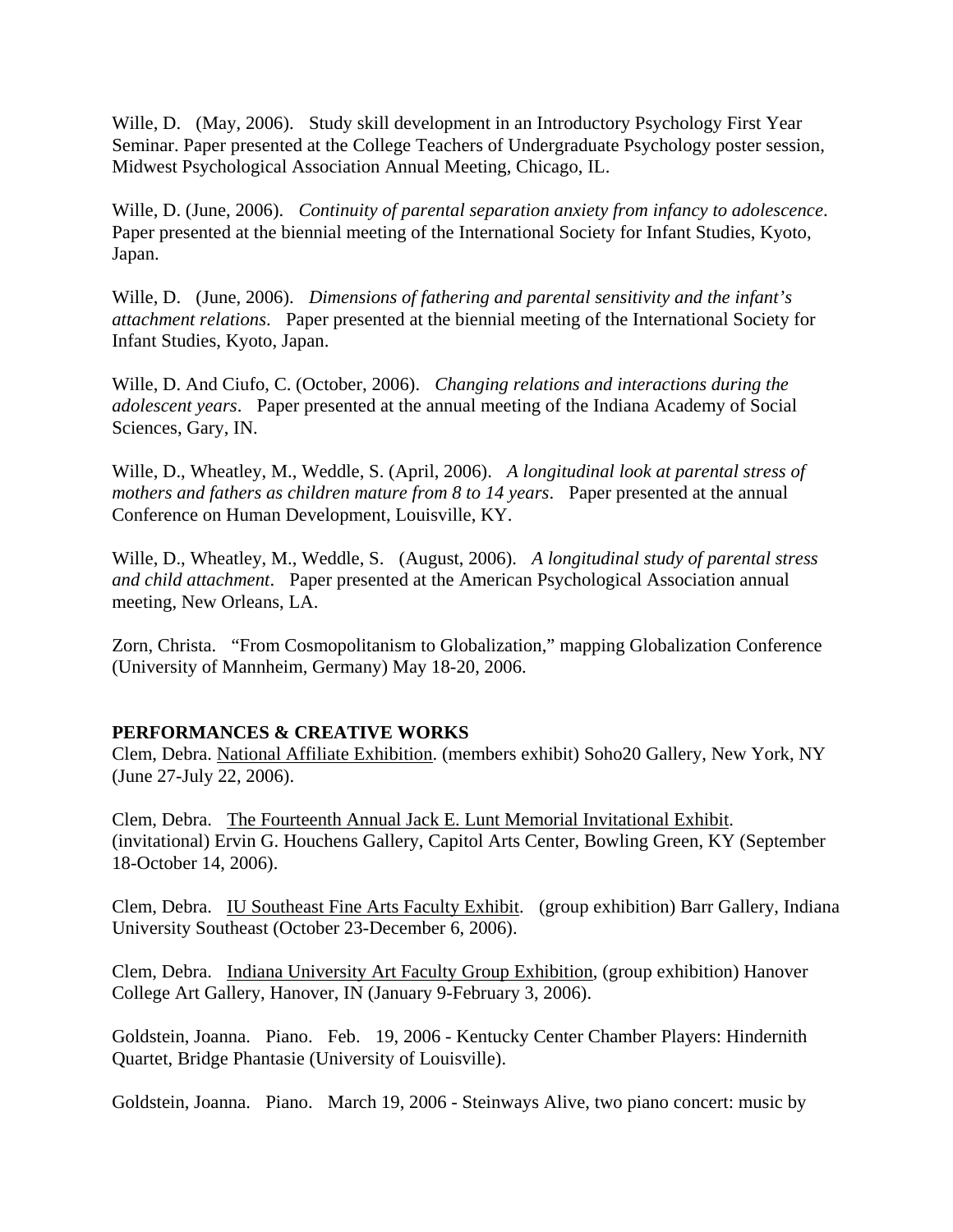Mozart, de Falla, Rachmaninoff, Gershwin (IUS).

Goldstein, Joanna. Piano. April 2, 2006 - Kentucky Center Chamber Players: Beethoven Trio, Op. 1#1, Brahms Clarinet Quintet (IUS).

Goldstein, Joanna. Piano. Sept. 10. 2006 - Kentucky Center Chamber Players: music by Beethoven, Boling, Williams, Mendelssohn (at the Jazz Factory, Louisville).

Goldstein, Joanna. Piano. Oct. 8, 2006 - Kentucky Center Chamber Players: Tower "Rain Waves," Beethoven Wind Quintet, Debussy violin sonata (University of Louisville).

Goldstein, Joanna. Piano. Oct. 15, 2006 - IUS Music Faculty Gala Concert: music by Puccini, Dragonetti, Rossini (IUS).

Goldstein, Joanna. Recording (CD). "Concertino a Tre" by Marc Satterwhite on *Witnesses of Time: Chamber Music of Marc Satterwhite*, (Centaur Records) - released Fall, 2006.

Goldstein, Joanna. Conducting. April 9, 2006 - IUS Orchestra, concert choir, community chorus - Bruckner Te Deum.

Goldstein, Joanna. Conducting. April 30, 2006 - IUS Orchestra - music by Copland, Herbert, Beethoven Sym #7.

Goldstein, Joanna. Conducting. June 18, 2006 - IUS Orchestra - pops and light classics.

Goldstein, Joanna. Conducting. November 19, 2006 - IUS Orchestra - Brahms Sym #2. Goldstein, Joanna. Conducting. Dec. 10, 2006 - IUS Orchestra, two performances, holiday pops music.

Goldstein, Joanna. Commonwealth Brass Band performance. March 5, 2006 - competition repertoire (at IUS).

Goldstein, Joanna. Commonwealth Brass Band performance. April 1, 2006 - North American Brass Band Championships, Challenge Division (at IUS).

Goldstein, Joanna. Commonwealth Brass Band performance. May 21, 2006 - opera transcriptions and popular repertoire (at Victorian Chautauqua, Jeffersonville).

Goldstein, Joanna. Commonwealth Brass Band performance. June2, 2006 - opera transcriptions and popular repertoire (Ashland, KY).

Goldstein, Joanna. Commonwealth Brass Band performance. Nov. 5, 2006 - classical repertoire and music of the Beatles (IUS).

Goldstein, Joanna. Commonwealth Brass Band performance. Dec. 12, 2006 - holiday music (Holy Spirit Church, Louisville).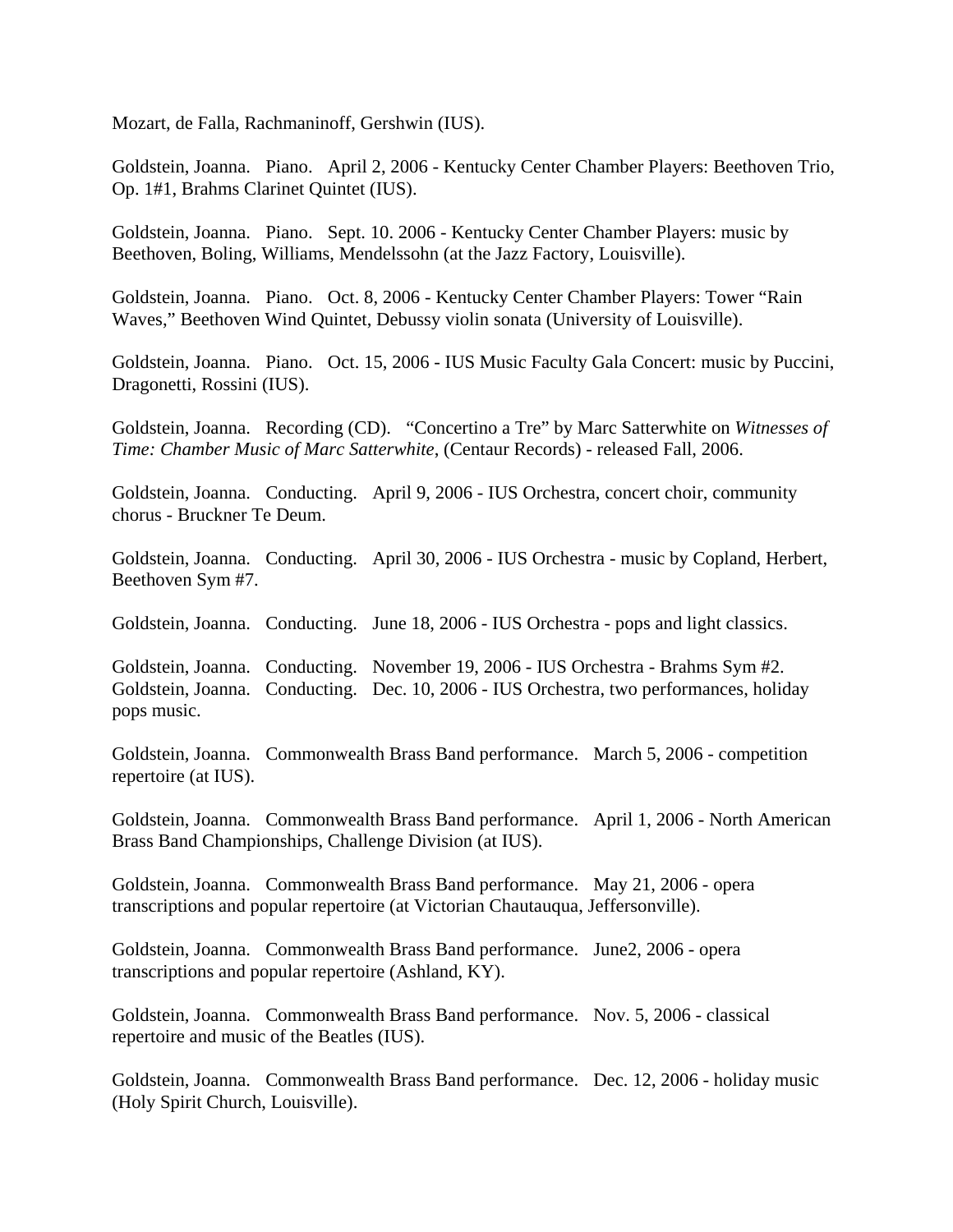Guenther, John. "Indiana University Southeast Art Faculty" (Group Exhibit), Hanover College Art Gallery, Hanover, IN.

Guenther, John. "John R. Guenther & Robert Sirko" (Two-man Exhibit), University of Indianapolis, Christel DeHann Fine Arts Center, University of Indianapolis, Indianapolis, IN.

Guenther, John. "Indiana University Southeast Faculty Exhibit" (Group Exhibit), Ronald L. Barr Gallery - IU Southeast, New Albany, IN.

Guenther, John. "Glorious Glass: New Works by John Guenther" (Solo Exhibit), IU Southeast Library, New Albany, IN.

Guenther, John. "The Fourteenth Annual Jack E. Lunt Memorial Invitational Exhibit" (Group Exhibit), Ervin G. Houchens Gallery - Capitol Arts Center, Bowling Green, KY.

Guenther, John. "John R. Guenther - Close ties: new Forms and Images" (solo exhibit), Louisville Visual Art Association, Water Tower, Louisville, KY.

Jackman, Michael. Nov. 11, 2006, Kentucky Homefront Show, "King Coal," wrote script for show, featured storyteller. Louisville, KY. Broadcast on WFPK, Louisville.

Jackman, Michael. Nov. 11, 2006, Kentucky Homefront Show, featured storyteller, "An Outlaw Heads to Tombstone," Louisville, KY. Broadcast on WFPK, Louisville.

Jackman, Michael. Sep. 8, 2006, Kentucky Homefront Show, "Corn Island Storytelling Festival Show," featured storyteller (radio theatre script: "Milton Starts a Jewish Gospel Choir"), Louisville, KY. Broadcast on WFPK, Louisville.

Jackman, Michael. August 27, 2006. Art Sanctuary Reading. Molly Malone's, Louisville, KY. Read selection of essays.

Jones, Brian H. Exhibition. (Juried) **19th Parkside National Small Print Exhibition**, University of Wisconsin (fall 05/spring 06) (Juried by Rudy Pozzatti).

Jones, Brian H. Exhibition. (Juried) **Sixty Square Inches National Print Exhibition**, Purdue University Galleries, West Lafayette, IN (fall 05/spring 06) (Juried by Mark Olsen).

Jones, Brian H. Exhibition. (Juried) **MAPC Members' Juried Exhibition**, Ohio University, Athens, OH (Juried by David Morrison).

Jones, Brian H. Exhibition. (Invitational) **IUS Faculty at Hanover College**, Hanover, IN (Spring 06).

Jones, Brian H. Exhibition. (Invitational) **Sept. 11 Memorial Portfolio**, VanDeb Editions Gallery, New York City (Fall 06).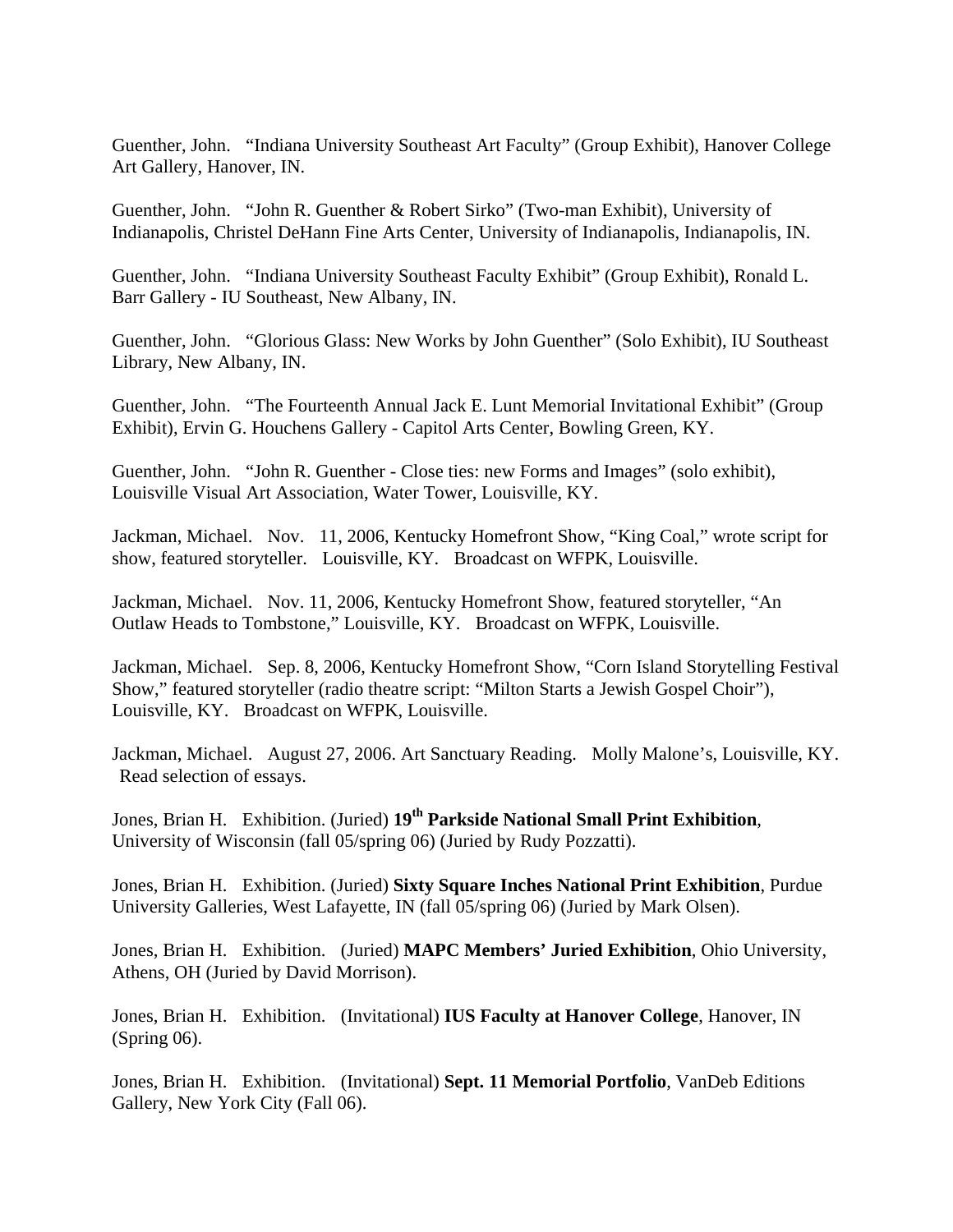Jones, Brian H. Exhibition. (Group) **IUS Fine Arts Faculty Exhibition**, Ronald Barr Fallery, New Albany, (Fall 06).

Jones, Brian H. Curator, *Passion and Process: Impressions from America's Master Printmakers*, Louisville Visual Art Association, KY [This activity was a six-month involvement, selecting and inviting artists, grant preparation, fund raising, catalogue writing/designing, article writing, installation, three public presentations) Exhibition: November 10, 2006-February 5, 2007.

Moffett, Susan. Faculty Exchange Exhibit, Hanover College Art Gallery, Hanover, IN.

Moffett, Susan. Gallery Talk, Exchange Faculty Exhibit, Hanover College.

Moffett, Susan. Contemporary Serigraphy Invitational Exhibit, Pyle Center, University of Wisconsin, Madison, WI.

Moffett, Susan. *The Nature of Things*, three-person exhibit, PYRO Gallery, Louisville, KY.

Moffett, Susan. Biannual Faculty Exhibition, Ronald Barr Gallery, Indiana University Southeast.

Moffett, Susan. *Off the Walls*, PYRO Gallery Holiday Boutique and Sale, Louisville, KY.

Moffett, Susan. *Wrinkle*, National Printmaking Portfolio, PRYO Gallery, Louisville, KY.

Stallard, Donna L. Exhibition. Spring. *IU Southeast Fine Arts Faculty*, Hanover College, Hanover, IN.

Stallard, Donna L. Exhibition. Spring. *Small Town, Big Art V*, Old Katy Glassworks, Denison, TX.

Stallard, Donna L. Exhibition. Summer. *Step Up to the Plate*, Hite Art Institute, University of Louisville, Louisville, KY.

Stallard, Donna L. Exhibition. Fall. *MAPC Members Exhibition*, Dairy Barn Gallery, Athens, OH.

Stallard, Donna L. Exhibition. Fall. *IU Southeast Fine Arts Faculty Exhibition*, Ronald L. Barr Gallery, New Albany, IN.

Stallard, Donna L. Exhibition. Fall. **14th Annual Jack E. Lunt Memorial Invitational Exhibit**, Ervin G. Houchens Gallery, Capitol Arts Center, Bowling Green, KY.

Stallard, Donna L. Exhibition. Fall. *Passion & Process: Impressions from America's Master Printmakers*, Louisville Visual Art Association, Water Tower Gallery, Louisville, KY.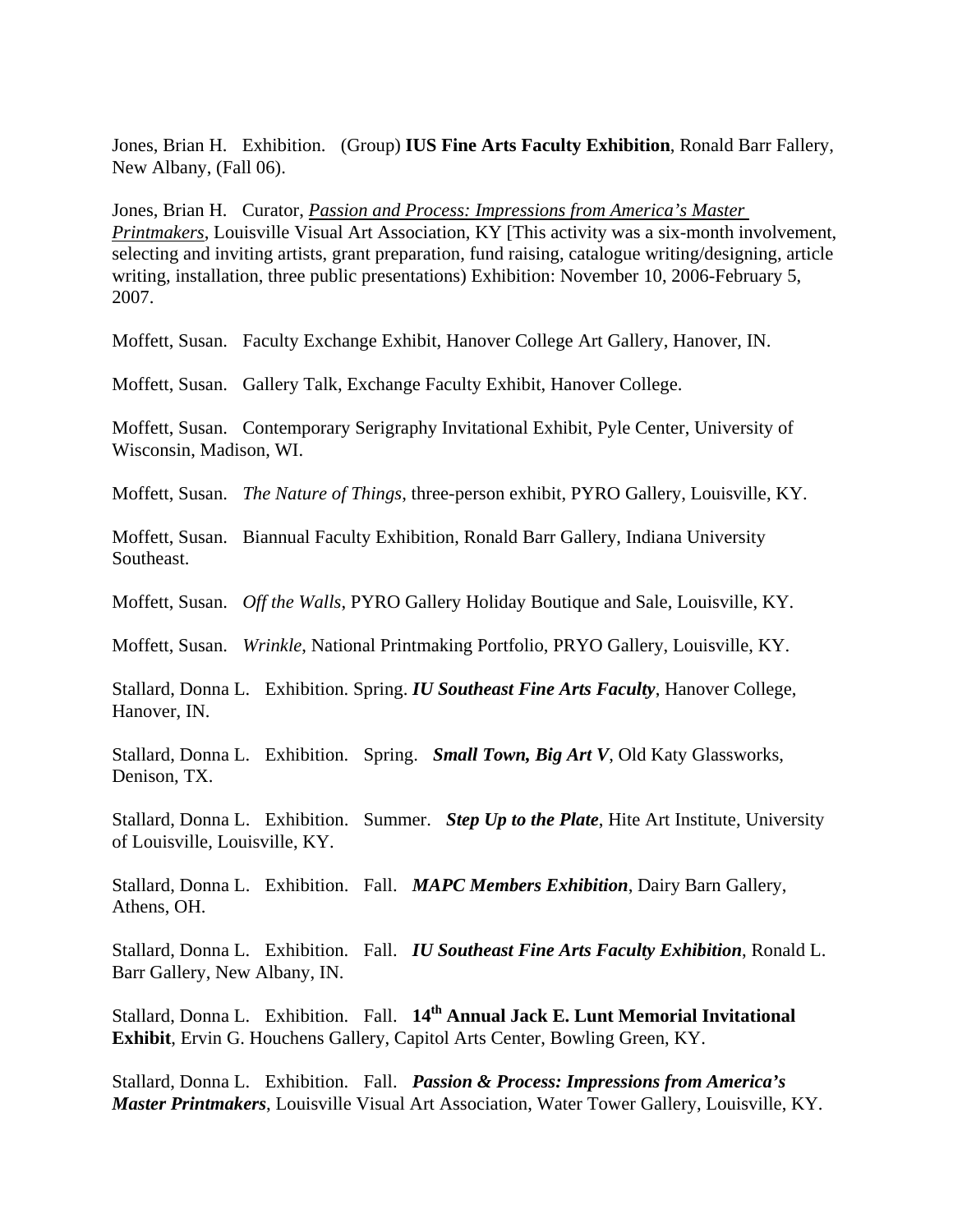Stem, Erich. Two broadcasts of orchestral work, *Escape*, on 90.5 FM, *Brave New World*. Both broadcasts included an interview with host, Daniel Gilliam. 3/12/06 and 11/16/06.

Stem, Erich. Performance of *Escape* by the IUS Symphony Orchestra 11/19/06.

Whitesell, Marilyn C. National Invitational Group Show Exhibition: Passion and Process: *Impressions from America's Master Printmakers*, Louisville Visual Art Association Water Tower.

Whitesell, Marilyn C. Regional Invitaional Group Shows Exhibitions: *Three Artists, The Nature of Things*, PYRO Gallery, Louisville, KY and *IUS Faculty Show*, Barr Gallery, IUS New Albany, IN.

Zorn, Christa. Exhibition: "Artists Among Us": Art exhibit of IUS faculty in non-art disciplines, IUS Library Gallery, Oct. 27-Dec. 10.

## **REVIEWS**

Abernethy, Michael. "Family Circus: Katherine Dunn's Geek Love," www.popmatters.com/features/mft/geek-love-060201.shtml.

Allen, Anne E. Review of *Hiapo*: *Past and Present in Niuean Barkcloth* by John Pule and Nicholas Thomas. Pacific Affairs, vol. 79, no. 3, Fall 2006, pp. 571-572.

Allman, Ronald J. Textbook review for Kendall Hunt, April 2006.

Allman, Ronald J. Textbook review for Oxford University Press on "Visual Communication/Visual Culture" by Picart, February 2006.

Allman, Ronald J. Textbook review for Thomson Wadsworth on "Creative Strategy in Advertising" by Jewler and Drewniany, April 2006.

Baker, Crump W. Reviewed the paper "On g-Regular Spaces and g-Normal Spaces" for the *Kochi Journal of Mathematics*.

Baker, Crump W. Reviewed the paper "Weak forms of open and closed functions via semi-theta-open sets" by M. Caldas for the *Carpathian Journal of Mathematics*.

Baker, Crump W. Reviewed the paper "on g-locally closed sets in bitopological spaces" by Rejesh and Ekici for the *Bulletin of the Allahabad Mathematical Society*.

Baker, Crump W. Reviewed the paper "On some maps concerning g-alpha open sets" by M. Caldas for the *Bulletin of the Malaysian Mathematical Sciences Society*.

Baker, Crump W. Reviewed the paper "Regular generalized omega closed sets" by A.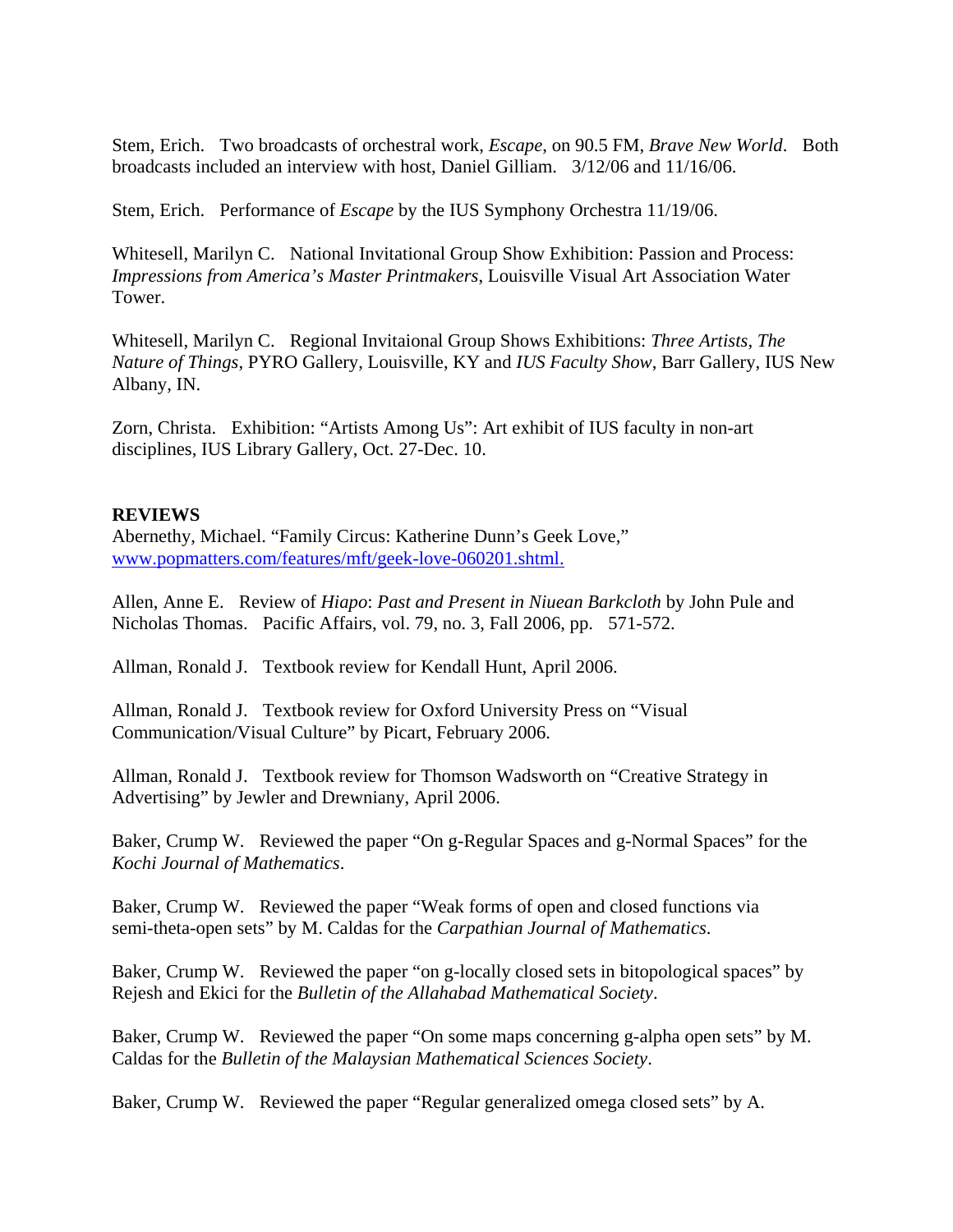All-Qmari for the *International Journal of Mathematics and Mathematical Sciences*.

Baker, Crump W. Review of the paper "A Note on strongly quasi-precontinuous functions" for *Mathematical Reviews*.

Baker, Crump W. Reviewed the paper "Strongly Irresolvable Spaces" by David A. Rose for publication in the *International Journal of Mathematics and Mathematical Sciences.*

Baker, Crump W. Reviewed the paper "On pre-theta-open sets and two classes of functions" by T. Noiri et al. for *The Bulletin of the Iranian Mathematical Society*.

Bowles, Donna. Manuscript Review: *Nursing Spectrum*, updating and revising article on "Stevens-Johnson Syndrome" July 2006.

Bowles, Donna. Manuscript Review: *Porth's Pathophysiology* 7<sup>th</sup> ed. Lippincott, Williams and Wilkins, Chapters 56-61, May 2006.

Bowles, Donna. Manuscript Review: *Nursing Spectrum*, updating and revising article on "Overview of Gout" March 2006.

Bowles, Donna. Manuscript Review: Bates' *Guide to Physical Examination and History Taking*, Lippincott, Williams and Wilkins, Chapter 18, November 2006.

Earley, Samantha M. Book Review: *Hotbeds: Black-White Love in Novels from the United States, Africa, and the Caribbean*. By Pia Theilmann. *Africa Today*. 3.52 (Spring 2006): 129-130.

 Hall, Bryan W. Review of: Kenneth Westphal's *Kant's Transcendental Proof of Realism*  (Cambridge 2004), *Kantian Review*, 11, 2006, pp. 127-130.

Schansberg, D. Eric. Book review of *Why I, too Am Not a Conservative: The Normative Vision of Classical Liberalism*, James Buchanan, *Markets and Morality, Fall 2006*, vol. 9, #2.

Schansberg, D. Eric. Book review of *The Pro-Growth Progressive: An Economic Strategy for Shared Prosperity*, Gene Sperling, *(Louisville) Courier Journal*, February 25.

Shen, Yu. Reviewed the revised and condensed manuscript of William de Bary's source book on Chinese culture for Princeton University Press; composed a detailed and critical written response, and recommended for publication.

Wall, Guy O. Reviewer of sample chapters and Table of Contents for a new Foundations of Education textbook - Houghton Mifflin.

Wall, Guy O. Reviewer of five chapters for a new Foundations of Education textbook -Houghton Mifflin.